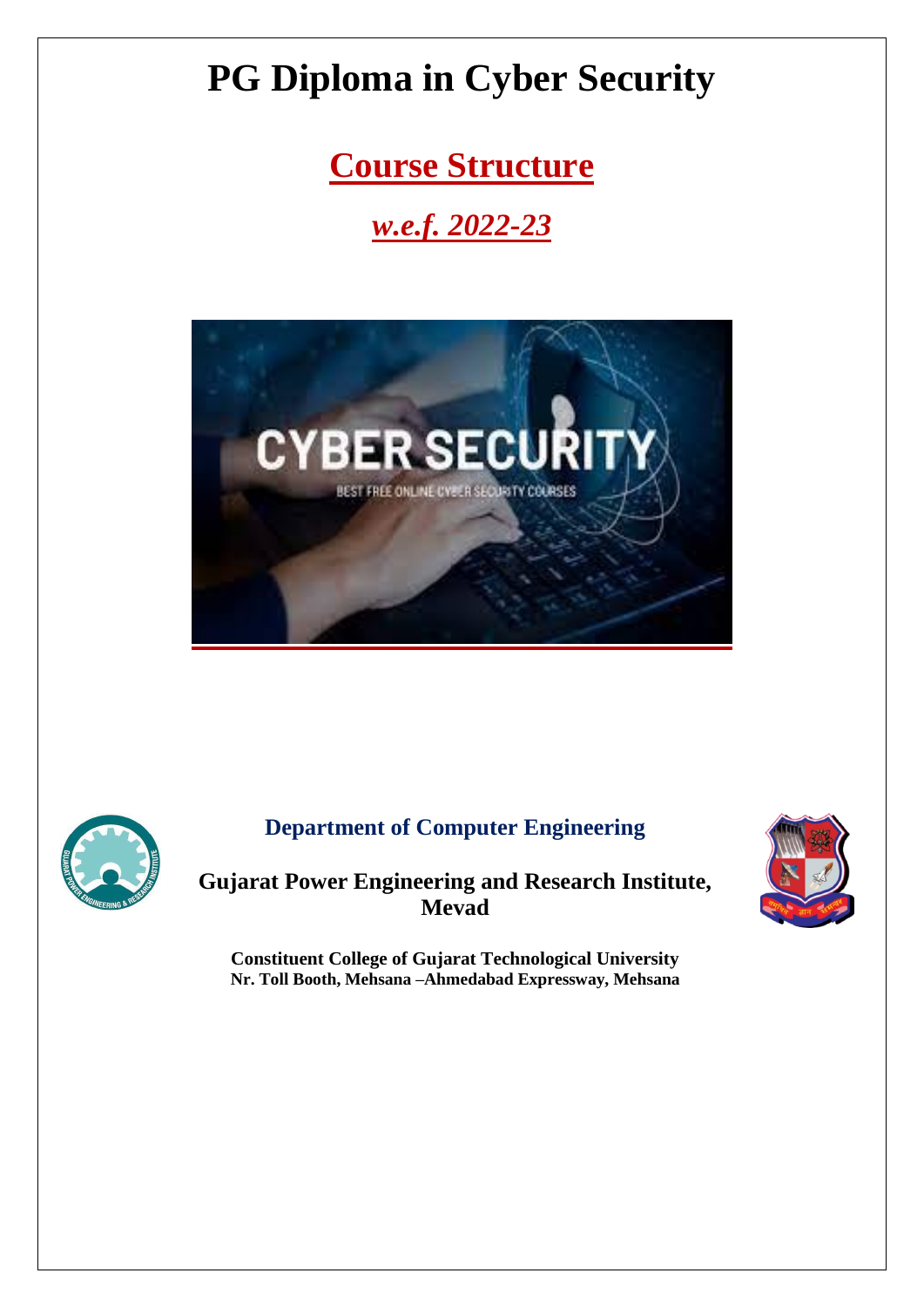### **Rationale of the Program:**

Post Graduate Diploma in Cyber Security program (PGDCS) of One Year duration is offered at the Gujarat Power Engineering and Research Institute (GPERI), a Constituent College of GTU which is located at Mehsana, North Gujarat region campus.

It is a unique program designed to impart the essential skills to cater to the fastest-growing trends in the industry. Cyber security is the application of technologies, processes, and controls to protect systems, networks, programs, devices and data from cyber-attacks. It aims to reduce the risk of cyber-attacks and protect against the unauthorized exploitation of systems, networks and technologies. Cyber security is a critical business issue for every organization. It addresses people, processes, and technology. PGDCS program prepares fresh graduates and mid-career professionals to take up various cyber security career opportunities in different geographies of the world.

The contribution of Cyber Security in protecting business networks is immense. With the increase in cyber security risks, it has become one of the most important international agendas for almost every organization. Hacking and other security failures, which might endanger the global economy, have made it imperative for businesses across the globe to recruit professionals who are capable of filling major skill gaps in cyber security.

### **Program Outcome**

- **Knowledge in Mathematics and Computer Science:** Understand the basic concepts, fundamental principles and scientific theories related to Data Science.
- **Abstract thinking:** Ability to absorb and understand the abstract concepts that lead to various advanced theories in Mathematics, Statistics, and Computer science.
- **Modelling and solving:** Ability in modelling and solving problems by identifying and employing the appropriate existing theories and methods.
- **Advanced theories and methods:** Understand advanced theories and methods to design solutions for complex data science problems.
- **Applications in Sciences:** Understand the role of mathematical sciences and apply the same to solve real-life problems in fields of data science.
- **Modern software tool usage:** Acquire the skills in handling scientific tools towards problemsolving and solution analysis.
- **Environment and sustainability:** Understand the significance of preserving the environment towards sustainable development.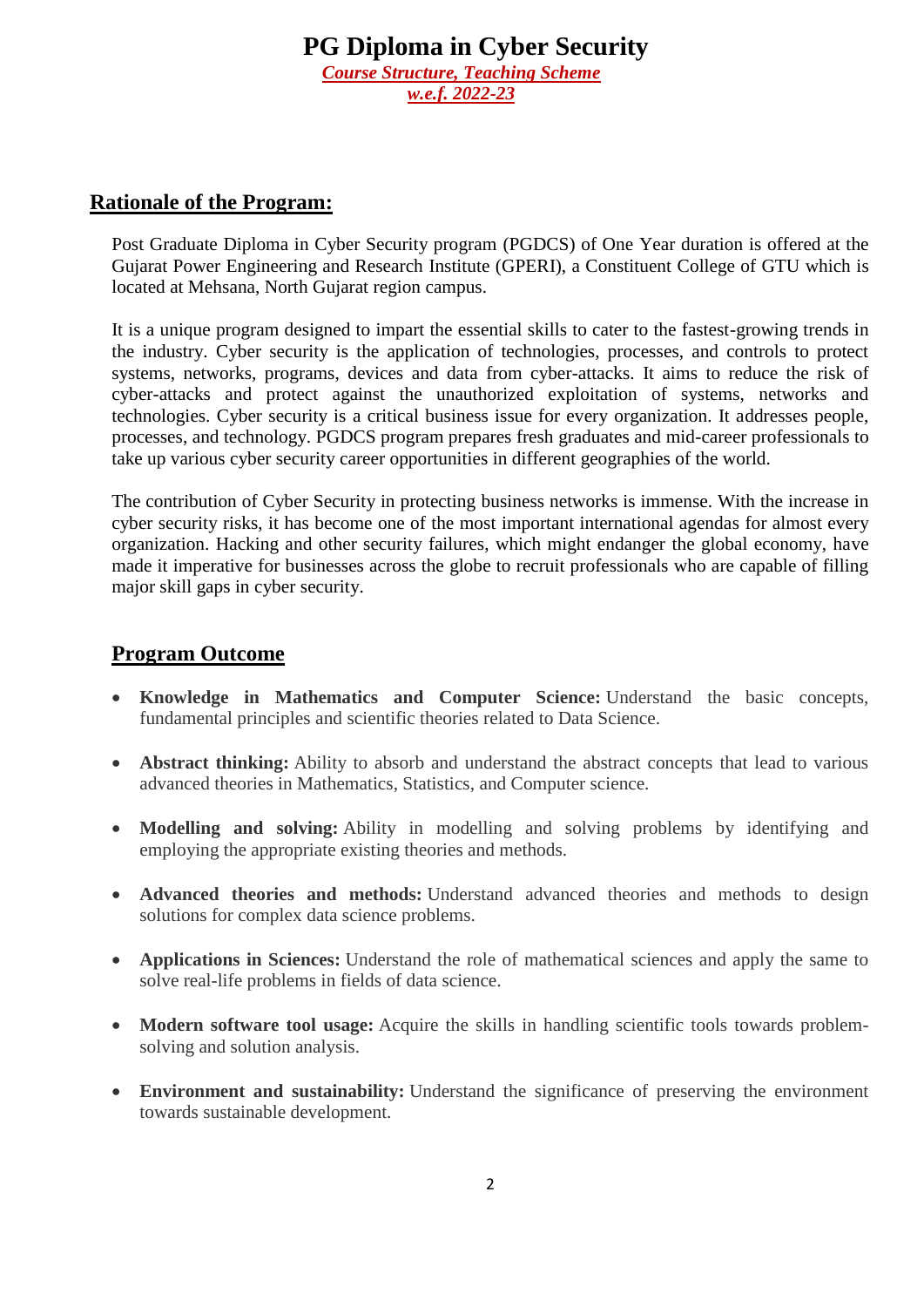- **Ethics:** Imbibe ethical, moral and social values in personal and social life leading to a highly cultured and civilized personality. Continue to enhance the knowledge and skills in mathematics and computer science for constructive activities, and demonstrate the highest standards of professional ethics.
- **Individual and teamwork:** Function effectively as an individual, and as a member or leader in diverse teams, and in multidisciplinary settings.
- **Communication:** Develop various communication skills such as reading, listening, and speaking which will help in expressing ideas and views clearly and effectively.
- **Project management and Research:** Demonstrate knowledge, understand the scientific and management principles and apply these to one's own work, as a member/ leader in a team to manage projects and multidisciplinary research environments. Also, use the research-based knowledge to analyse and solve advanced problems in data science.
- **Life-long learning:** Recognize the need for, and have the preparation and ability to engage in independent and life-long learning in the broadest context of technological change.

### **Course Details:**

| Sr.<br>No. | <b>Name of Course</b><br>and Specialization                | <b>Department</b>                        | <b>Intake</b><br>(As<br>per<br><b>AICTE</b> ) | <b>Duration of</b><br><b>Course</b><br>(Year) | <b>Proposed Fee</b><br>(Rs.)  |
|------------|------------------------------------------------------------|------------------------------------------|-----------------------------------------------|-----------------------------------------------|-------------------------------|
|            | <b>Post Graduate</b><br><b>Diploma</b><br>(Cyber Security) | Computer<br>Engineering,<br><b>GPERI</b> | 30                                            | (No. Of semesters)<br>$-02)$                  | Rs. $12,500/$<br>per Semester |

#### **Admission Eligibility:**

Bachelor's or Master's Degree in Engineering (Computer Egg./CSE/IT/ICT/EC)

OR

Bachelor or Master in Science (with Computer Science / IT/Computer Application)

**OR** Service Service Service Service Service Service Service Service Service Service Service Service Service Service Service Service Service Service Service Service Service Service Service Service Service Service Service S

Bachelor or Master (IT/Computer Application) from any recognized University approved by UGC AIU

Permission may be granted to start the PG diploma in Cyber Security at GPERI.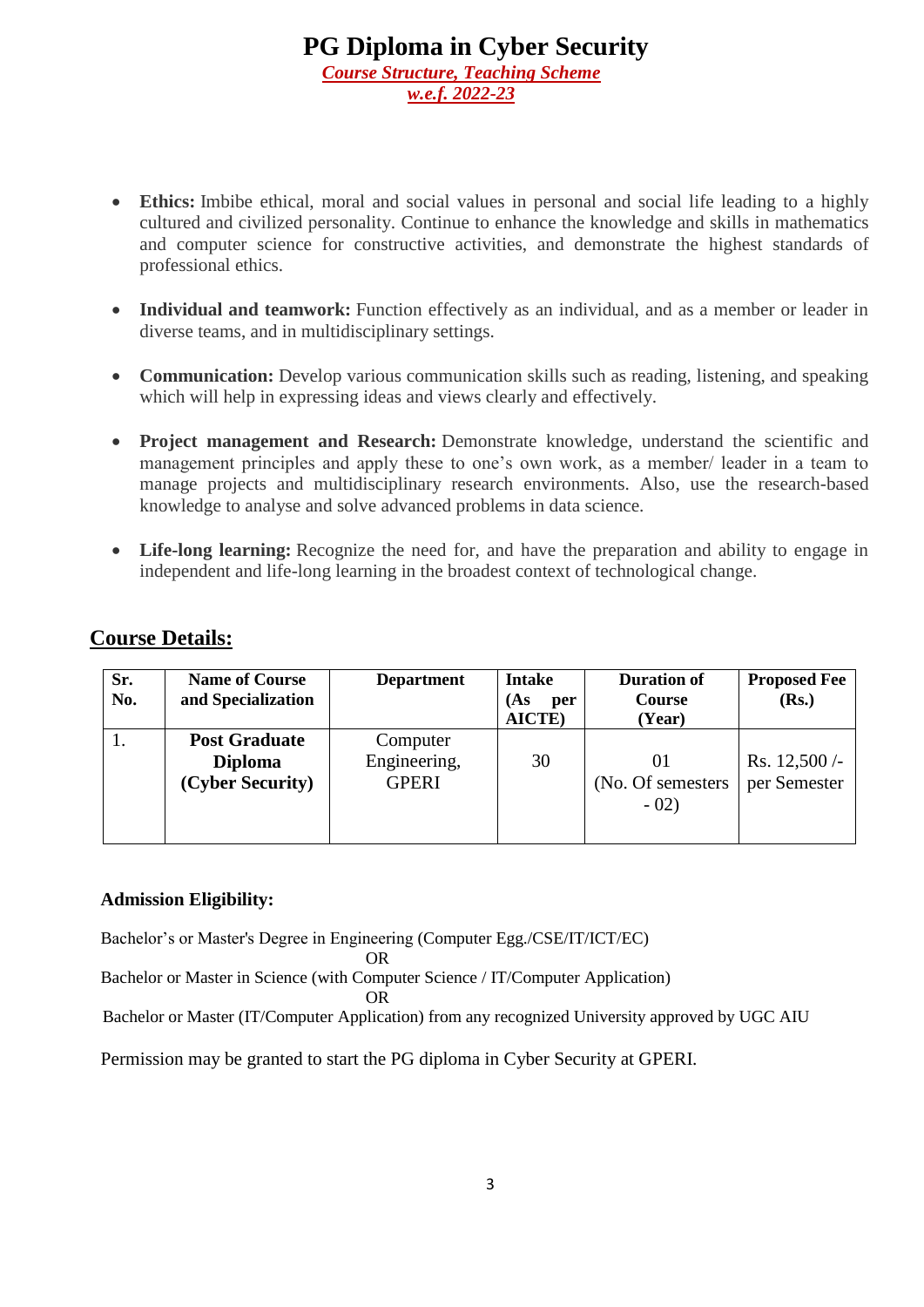# **(Proposed Tentative) Course Structure & Syllabus**

| <b>Semester-I</b>                                         |                |                  |                |    |    |    |    |          |              |  |  |  |
|-----------------------------------------------------------|----------------|------------------|----------------|----|----|----|----|----------|--------------|--|--|--|
| <b>Courses</b>                                            |                | Т                | P              | Cr | E  | M  |    | $\bf{V}$ | <b>Total</b> |  |  |  |
| Principles of Cyber Security                              | $\overline{4}$ |                  | 2              | 5  | 70 | 30 | 20 | 30       | 150          |  |  |  |
| <b>Fundamental of Computer</b><br>Networking and Security | 4              | $\left( \right)$ | $\overline{2}$ | 5  | 70 | 30 | 20 | 30       | 150          |  |  |  |
| <b>Cyber Security Techniques</b>                          | $\overline{4}$ |                  | 2              | 5  | 70 | 30 | 20 | 30       | 150          |  |  |  |
| <b>Computational Number</b><br>Theory and Cryptography    | $\overline{4}$ | $\Omega$         | $\overline{2}$ | 5  | 70 | 30 | 20 | 30       | 150          |  |  |  |
|                                                           |                |                  |                | 20 |    |    |    |          |              |  |  |  |

| <b>Semester-II</b>                                  |                |          |                |                |                          |                          |             |              |              |  |  |  |
|-----------------------------------------------------|----------------|----------|----------------|----------------|--------------------------|--------------------------|-------------|--------------|--------------|--|--|--|
| <b>Courses</b>                                      | L              | T        | $\mathbf{P}$   | Cr             | E                        | M                        | $\mathbf I$ | $\mathbf{V}$ | <b>Total</b> |  |  |  |
| Artificial Intelligence in<br><b>Cyber Security</b> | $\overline{3}$ | $\theta$ | $\overline{2}$ | $\overline{4}$ | 70                       | 30                       | 20          | 30           | 150          |  |  |  |
| Cloud Computing and<br>Security                     | $\overline{3}$ | $\theta$ | $\overline{0}$ | 3              | 70                       | 30                       | 20          | 30           | 150          |  |  |  |
| <b>Advanced Cryptography</b>                        | $\overline{3}$ | $\theta$ | $\overline{2}$ | $\overline{4}$ | 70                       | 30                       | 20          | 30           | 150          |  |  |  |
| <b>Ethical Hacking Practices</b>                    | $\overline{2}$ | $\theta$ | $\overline{2}$ | 3              | 70                       | 30                       | 20          | 30           | 150          |  |  |  |
| Defensive Programming<br>(Elective-I)               | $\overline{3}$ | $\theta$ | $\overline{2}$ | $\overline{4}$ | 70                       | 30                       | 20          | 30           | 150          |  |  |  |
| Operating System and Host<br>Security (Elective-I)  | $\overline{3}$ | $\theta$ | $\overline{2}$ | $\overline{4}$ | 70                       | 30                       | 20          | 30           | 150          |  |  |  |
| Mini Project                                        | $\overline{0}$ | $\theta$ | $\overline{4}$ | $\overline{2}$ | $\overline{\phantom{0}}$ | $\overline{\phantom{0}}$ | 30          | 70           | 100          |  |  |  |
|                                                     |                |          |                | 20             |                          |                          |             |              |              |  |  |  |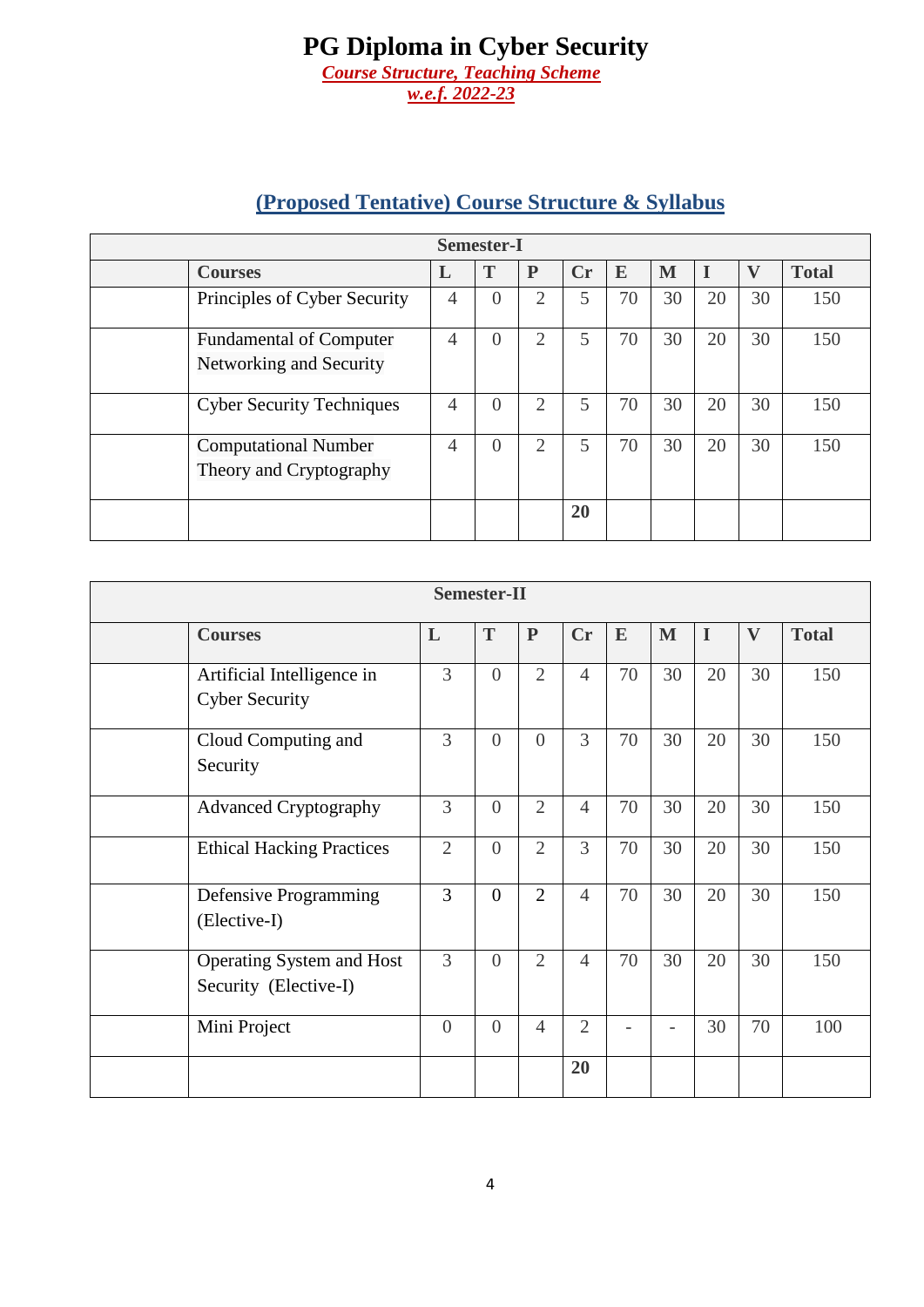*Course Structure, Teaching Scheme w.e.f. 2022-23*

## **SEMESTER-I**

**Course Name:** Principles of Cyber Security **Subject Code:** 

#### **Teaching and Examination Scheme:**

| <b>Teaching Scheme</b> | Credits | <b>Examination Marks</b> |                     |                        |       | Total        |
|------------------------|---------|--------------------------|---------------------|------------------------|-------|--------------|
| $\mathbf{r}$           | ◡       |                          | <b>Theory Marks</b> | <b>Practical Marks</b> |       | <b>Marks</b> |
|                        |         | ESE(E)                   | PA(M)               | PA(V)                  | PA(I) |              |
|                        |         | 70                       | 30                  |                        | 30    | 150          |

| Sr. No. | <b>Content</b>                                                                                     | <b>Teaching</b> | <b>Module</b> |
|---------|----------------------------------------------------------------------------------------------------|-----------------|---------------|
|         |                                                                                                    | <b>Hours</b>    | Weightage     |
|         |                                                                                                    |                 | (%)           |
| 1.      | Systems Vulnerability Scanning Overview of vulnerability                                           | 12              | 25            |
|         | scanning, Open Port / Service Identification, Banner / Version                                     |                 |               |
|         | Check, Traffic Probe, Vulnerability Probe, Vulnerability                                           |                 |               |
|         | Examples, OpenVAS, Metasploit. Networks Vulnerability                                              |                 |               |
|         | Scanning - Netcat, Socat, understanding Port and Services tools -                                  |                 |               |
|         | Datapipe, Fpipe, WinRelay, Network Reconnaissance - Nmap,                                          |                 |               |
|         | THC-Amap and System tools. Network Sniffers and Injection tools                                    |                 |               |
|         | - Tcpdump and Windump, Wireshark, Ettercap, Hping Kismet                                           | 9               |               |
| 2.      | Network Defense tools Firewalls and Packet Filters: Firewall                                       |                 | 25            |
|         | Basics, Packet Filter Vs Firewall, Packet Characteristic to Filter,                                |                 |               |
|         | Stateless Vs Stateful Firewalls, Network Address Translation                                       |                 |               |
|         | (NAT) and Port Forwarding, Snort: Introduction Detection System                                    |                 |               |
| 3.      | Web Application Tools Scanning for web vulnerabilities tools:                                      | 9               | 25            |
|         | Nikto, W3af, HTTP utilities - Curl, OpenSSL and Stunnel,                                           |                 |               |
|         | Application Inspection tools - Zed Attack Proxy, Sqlmap. DVWA,                                     |                 |               |
|         | Webgoat, Password Cracking and Brute-Force Tools - John the                                        |                 |               |
| 4.      | Ripper, L0htcrack, Pwdump, HTC-Hydra<br>Introduction to Cyber Crime and law Cyber Crimes, Types of | 6               | 10            |
|         |                                                                                                    |                 |               |
|         | Cybercrime, Hacking, Attack vectors, Cyberspace and Criminal                                       |                 |               |
|         | Behavior, Clarification of Terms, Traditional Problems Associated                                  |                 |               |
|         | with Computer Crime, Introduction to Incident Response, Digital                                    |                 |               |
|         | Forensics, Realms of the Cyber world, Recognizing and Defining                                     |                 |               |
|         | Computer Crime, Contemporary Crimes, Contaminants and<br>Destruction of Data, Indian IT ACT 2000.  |                 |               |
| 5.      |                                                                                                    | 9               | 15            |
|         | Introduction to Cyber Crime Investigation Keyloggers and                                           |                 |               |
|         | Spyware,<br>Virus<br>and<br>Warms,<br>Trojan<br>backdoors,<br>and                                  |                 |               |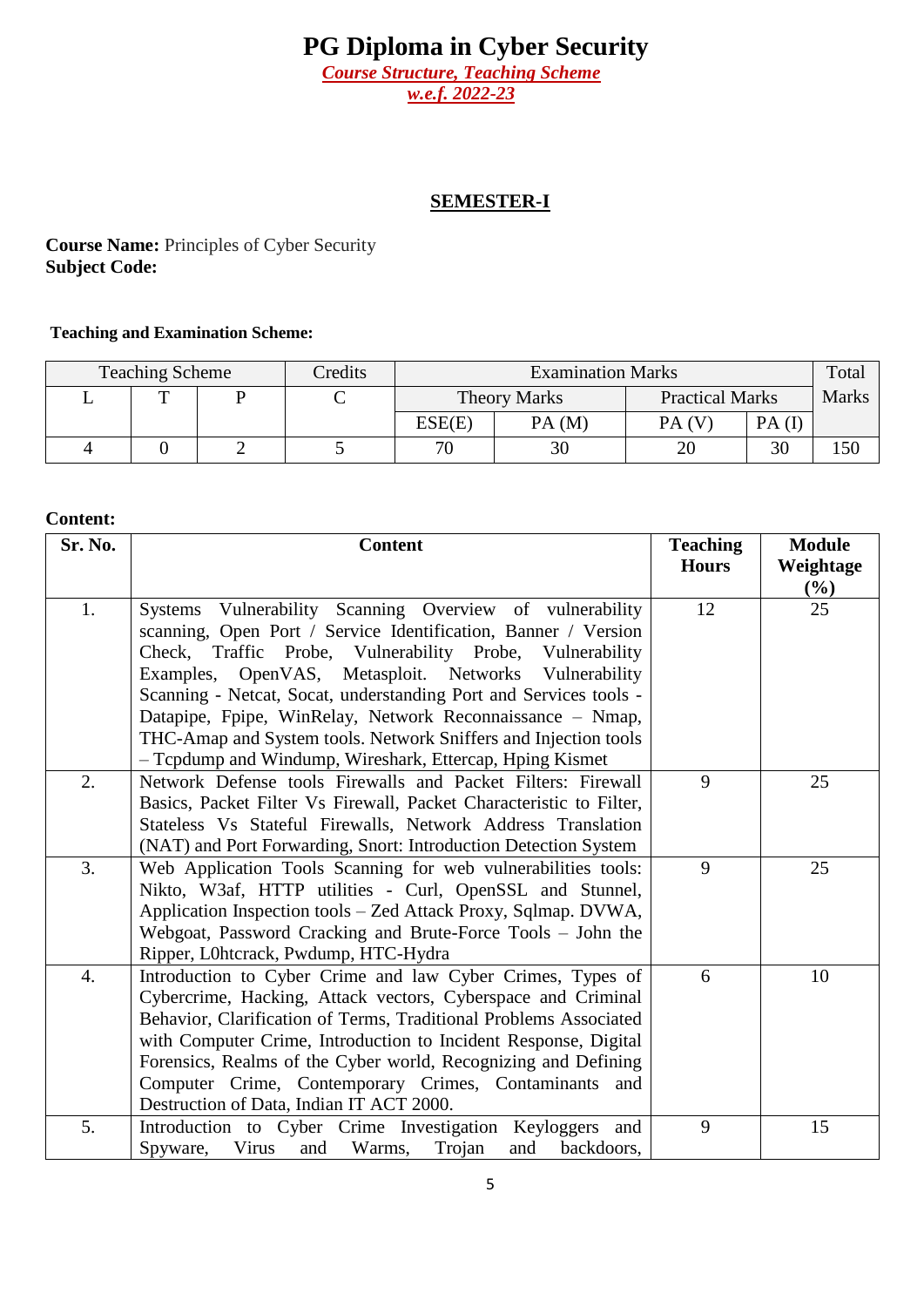*w.e.f. 2022-23*

| Steganography, DOS and DDOS attack, SQL injection,  |  |  |  |  |
|-----------------------------------------------------|--|--|--|--|
| <b>BufferOverflow, Attack on wireless Networks.</b> |  |  |  |  |

#### **Reference Books:**

- 1. Cyber Security Understanding Cyber Crimes, Computer Forensics and Legal Perspectives by Nina Godbole and Sunit Belpure, Publication Wiley
- 2. Cyber Security and Cyber Laws Paperback 2018 by Alfred Basta, Nadine Basta , Mary Brown , Ravinder Kumar, publication Cengage 3.
- 3. Anti-Hacker Tool Kit (Indian Edition) by Mike Shema, Publication Mc Graw Hill.
- 4. Cyber security and laws An Introduction, Madhumita Chaterjee, Sangita Chaudhary, Gaurav Sharma, Staredu Solutions

- 1: Describe system and web vulnerability.
- 2: Evaluate network defence tools.
- 3: Understand the cyber laws
- 4: Investigate a cybercrime, prepare report and apply laws for the case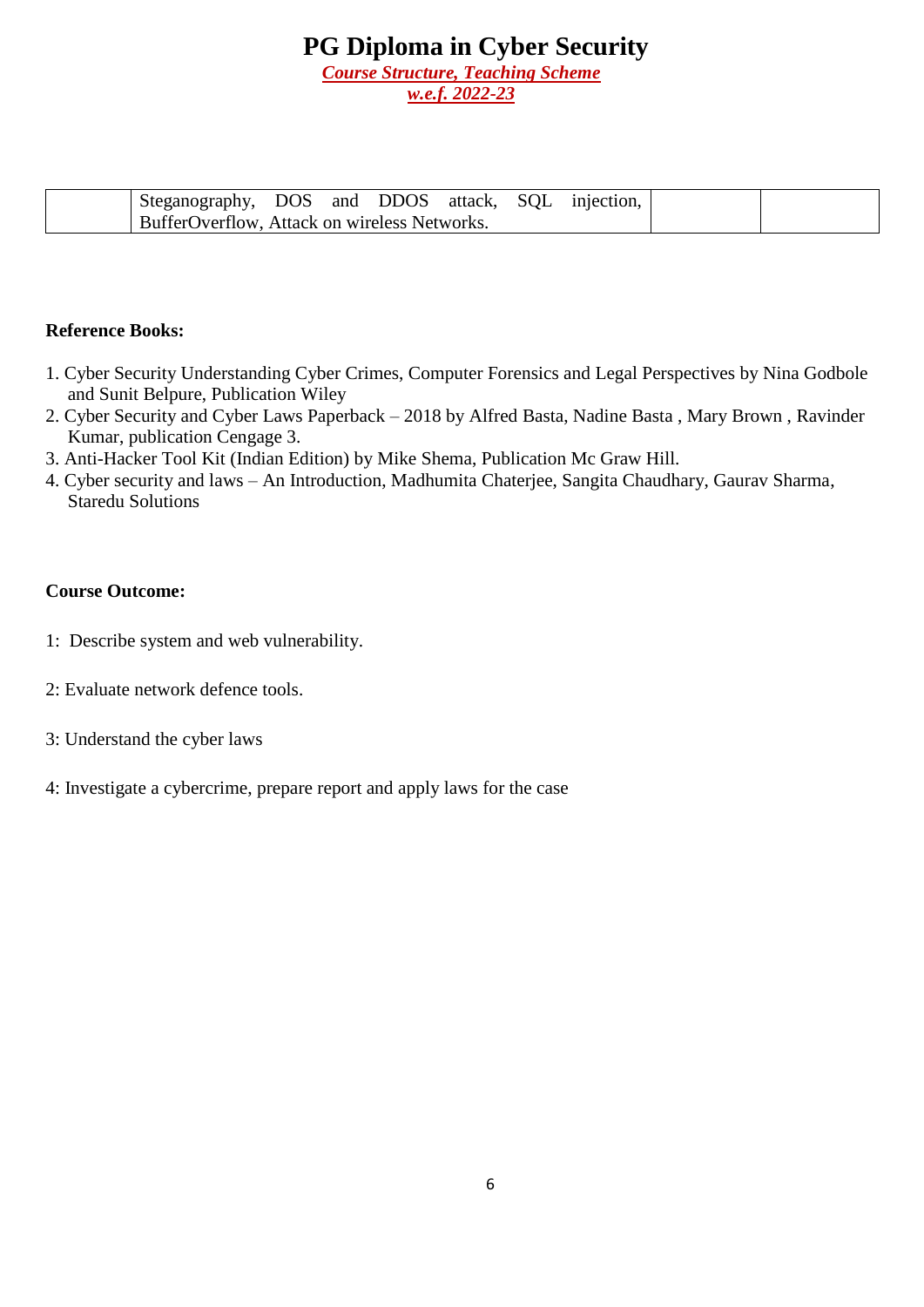*Course Structure, Teaching Scheme w.e.f. 2022-23*

### **SEMESTER-I**

**Course Name:** Fundamental of Computer Networking and Security **Subject Code:** 

#### **Teaching and Examination Scheme:**

| <b>Teaching Scheme</b> | Credits | <b>Examination Marks</b> |                     |                        |       | Total        |
|------------------------|---------|--------------------------|---------------------|------------------------|-------|--------------|
| m                      | ◡       |                          | <b>Theory Marks</b> | <b>Practical Marks</b> |       | <b>Marks</b> |
|                        |         | ESE(E)                   | PA(M)               | PA(V)                  | PA(I) |              |
|                        |         | 70                       | 30                  |                        | 30    | 150          |

| Sr. No. | <b>Content</b>                                                                                                                                                                                                                                                                                                                                                                                                                                                                                                                                                                                                                                  | <b>Teaching</b><br><b>Hours</b> | <b>Module</b><br>Weightage |
|---------|-------------------------------------------------------------------------------------------------------------------------------------------------------------------------------------------------------------------------------------------------------------------------------------------------------------------------------------------------------------------------------------------------------------------------------------------------------------------------------------------------------------------------------------------------------------------------------------------------------------------------------------------------|---------------------------------|----------------------------|
|         |                                                                                                                                                                                                                                                                                                                                                                                                                                                                                                                                                                                                                                                 |                                 | $(\%)$                     |
| 1.      | Unit I: Computers and Cyber Security Introduction to Computers,<br>Computer History, Software, Hardware, Classification, Computer<br>Input-Output Devices, Windows, DOS Prompt Commands,<br>Linux/Mac<br>Terminal<br>and<br>Commands,<br>Basic<br>Computer<br>Terminology, Computer Security models, Computer Security<br>Terms, Computer Ethics, Business and Professional Ethics, Need<br>for cyber security; Cyber Frauds and crimes, Digital Payments,<br>Various Search Engines, Introduction to Auditing, Deep Web,<br>Smartphone Operating systems,<br>VAPT,<br>introduction<br>to<br>compliances , Globalization and border less world. | 8                               | 20                         |
| 2.      | Unit II: Python Scripting and PHP Basics Python Basics, Variables<br>and Types, Lists, Basic Operators, String Formatting, Basic String<br>Operations, Conditions, Loops, Functions, Classes and Objects,<br>Dictionaries, Modules and Packages.                                                                                                                                                                                                                                                                                                                                                                                                | 6                               | 15                         |
| 3.      | Unit III: Cyber Laws Need for Cyber Regulations; Scope and<br>Significance of Cyber laws: Information Technology Act 2000;<br>Network and Network Security, Access and Unauthorised Access,<br>Data Security, E Contracts and E Forms. Penal Provisions for<br>Phishing, Spam, Virus, Worms, Malware, Hacking, Trespass and<br>Stalking; Human rights in cyberspace, International Co-operation<br>in investigating cybercrimes.                                                                                                                                                                                                                | 8                               | 20                         |
| 4.      | Unit IV: Encoding Encoding: Charset, ASCII, UNICODE, URL<br>Encoding, Base64, Illustration: ISBN/ QR Code/ Barcode, Binary<br>hamming codes and Binary Reedmuller codes.                                                                                                                                                                                                                                                                                                                                                                                                                                                                        | 6                               | 15                         |
| 5.      | Unit V: Web Application Architecture HTML Basics, XAMPP                                                                                                                                                                                                                                                                                                                                                                                                                                                                                                                                                                                         | 6                               | 15                         |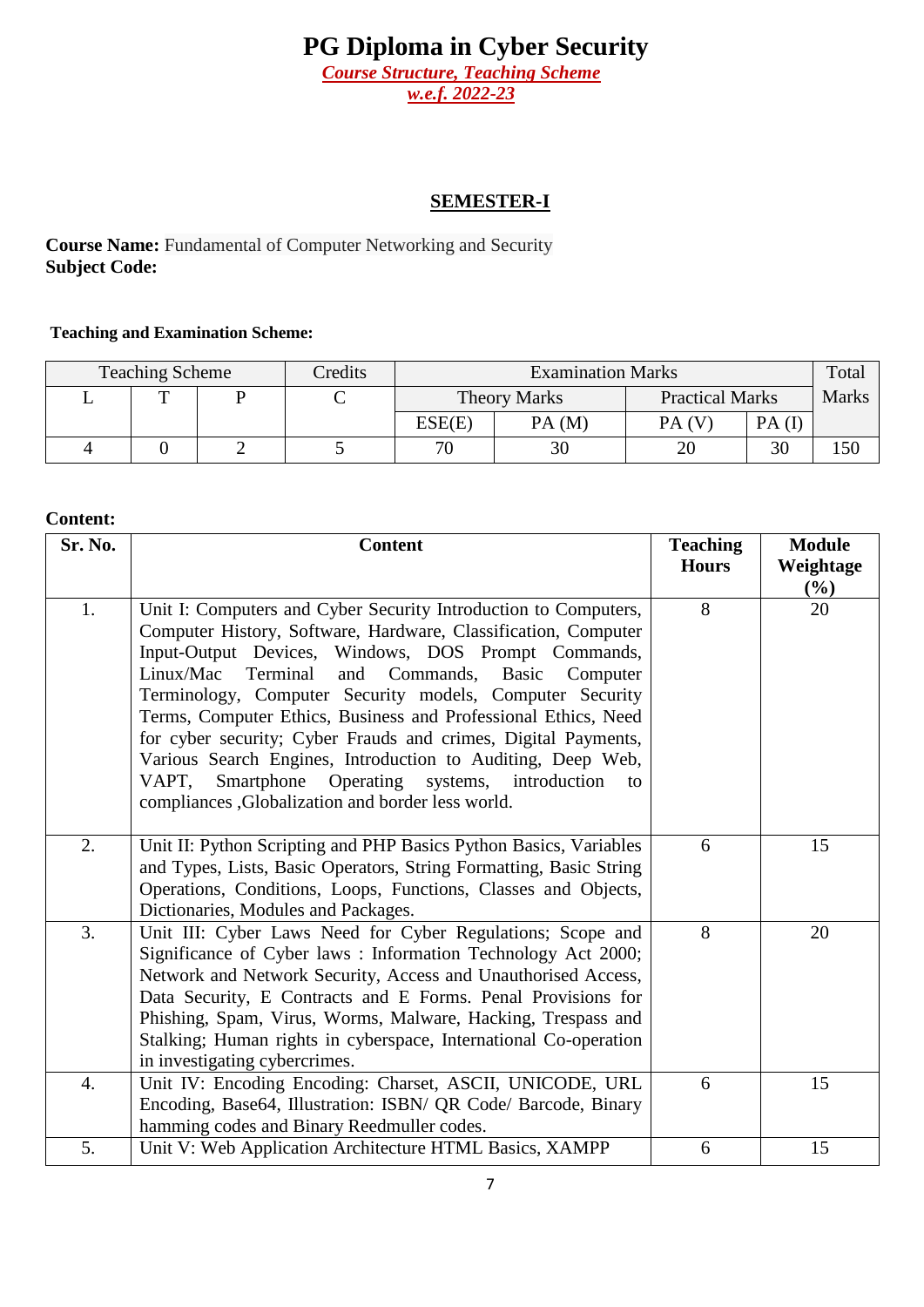*w.e.f. 2022-23*

| Server Setup, Hosting Websites Linux, Apache, Virtualisation, |  |
|---------------------------------------------------------------|--|
| <b>Server Configurations, Web Application Firewalls</b>       |  |

#### **Reference Books:** Suggested Readings:

- 1. Langtangen, H.P. (2012). Python Scripting for Computational Science (4th Ed.). Springer
- 2. Behrouz A. Forouzan (2004). Data communication and Networking. Tata McGraw-Hill.
- 3. Kurose, James F. & Ross, Keith W. (2003). Computer Networking: A Top-Down Approach Featuring the Internet (3rd Ed.). Pearson Education.
- 4. Shklar, L. & Rosen, R. (2009). Web Application Architecture: Principles, Protocols and Practices (2nd Ed.). John Wiley & Sons.
- 5. Craig, B. (2012). Cyber Law: The Law of the Internet and Information Technology. Pearson.

- 1. Understand the fundamentals of computer networks and protocols.
- 2. Differentiate the different layers of issues, solutions and working
- 3.Apply the defending approach against network security threats.
- 4.Apply cryptographic algorithms to achieve security goals.
- 5.Assess the security protocols to provide a secure communication network.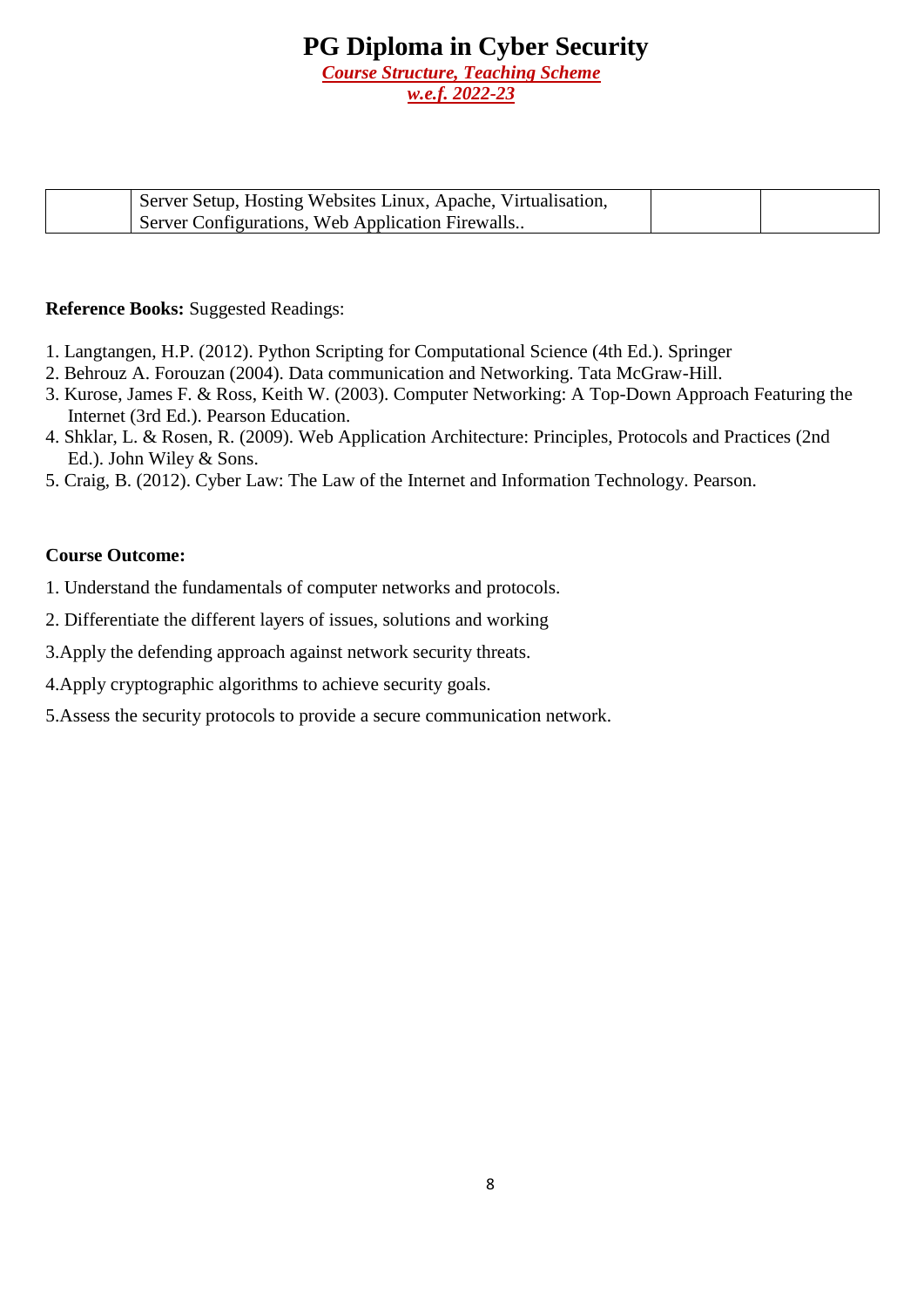*Course Structure, Teaching Scheme w.e.f. 2022-23*

#### **SEMESTER-I**

**Course Name:** Cyber Security Techniques **Subject Code:** 

**Type of course:** PG diploma

#### **Teaching and Examination Scheme:**

| <b>Teaching Scheme</b><br>Credits |  |   | <b>Examination Marks</b> |                     |                        |       |       |
|-----------------------------------|--|---|--------------------------|---------------------|------------------------|-------|-------|
| m                                 |  | ◡ |                          | <b>Theory Marks</b> | <b>Practical Marks</b> |       | Marks |
|                                   |  |   | ESE(E)                   | PA(M)               | PA(V)                  | PA(I) |       |
|                                   |  |   | 70                       | 30                  | 20                     | 10    | 150   |

| Sr. No.        | <b>Content</b>                                                           | <b>Teaching</b> | <b>Module</b> |
|----------------|--------------------------------------------------------------------------|-----------------|---------------|
|                |                                                                          | <b>Hours</b>    | Weightage     |
|                |                                                                          |                 | (%)           |
| $\mathbf{1}$   | Introduction Security services, security services, security mechanisms   | $\overline{7}$  | 15%           |
|                | Finite fields - group, ring, fields, modular arithmetic, The Euclidean   |                 |               |
|                | algorithm. Symmetric Cipher Model, Cryptography, Cryptanalysis and       |                 |               |
|                | Attacks; Substitution and Transposition techniques                       |                 |               |
| $\overline{2}$ | Stream ciphers and block ciphers, Block Cipher structure, Data           | $\overline{5}$  | 10%           |
|                | Encryption standard (DES) with example, strength of DES, Design          |                 |               |
|                | principles of block cipher, AES with structure, its transformation       |                 |               |
|                | functions, key expansion, example and implementation                     |                 |               |
| $\overline{3}$ | Multiple encryption and triple DES, Electronic Code Book, Cipher         | $\overline{4}$  | 5%            |
|                | Block Chaining Mode, Cipher Feedback mode, Output Feedback mode,         |                 |               |
|                | Counter mode                                                             |                 |               |
| $\overline{4}$ | Public Key Cryptosystems with Applications, Requirements and             | $\overline{7}$  | 15%           |
|                | Cryptanalysis, RSA algorithm, its computational<br>aspects and           |                 |               |
|                | security, Diffie-Hillman Key Exchange algorithm, Man-in-Middle           |                 |               |
|                | attack                                                                   |                 |               |
| 5              | Cryptographic Hash Functions, their applications, Simple hash            | 5               | 10%           |
|                | functions, its requirements and security, Hash functions based on Cipher |                 |               |
|                | Block Chaining, Secure Hash Algorithm (SHA)                              |                 |               |
| 6              | Message Authentication Codes, its requirements and security, MACs        | 5               | 10%           |
|                | based on Hash Functions, Macs based on Block Ciphers                     |                 |               |
| $\overline{7}$ | Digital Signature, its properties, requirements and security, various    | $\overline{4}$  | 8%            |
|                | digital signature schemes (Elgamal and Schnorr), NIST digital Signature  |                 |               |
|                | algorithm                                                                |                 |               |
| 8              | Key management and distribution, symmetric key distribution using        | $\overline{4}$  | 7%            |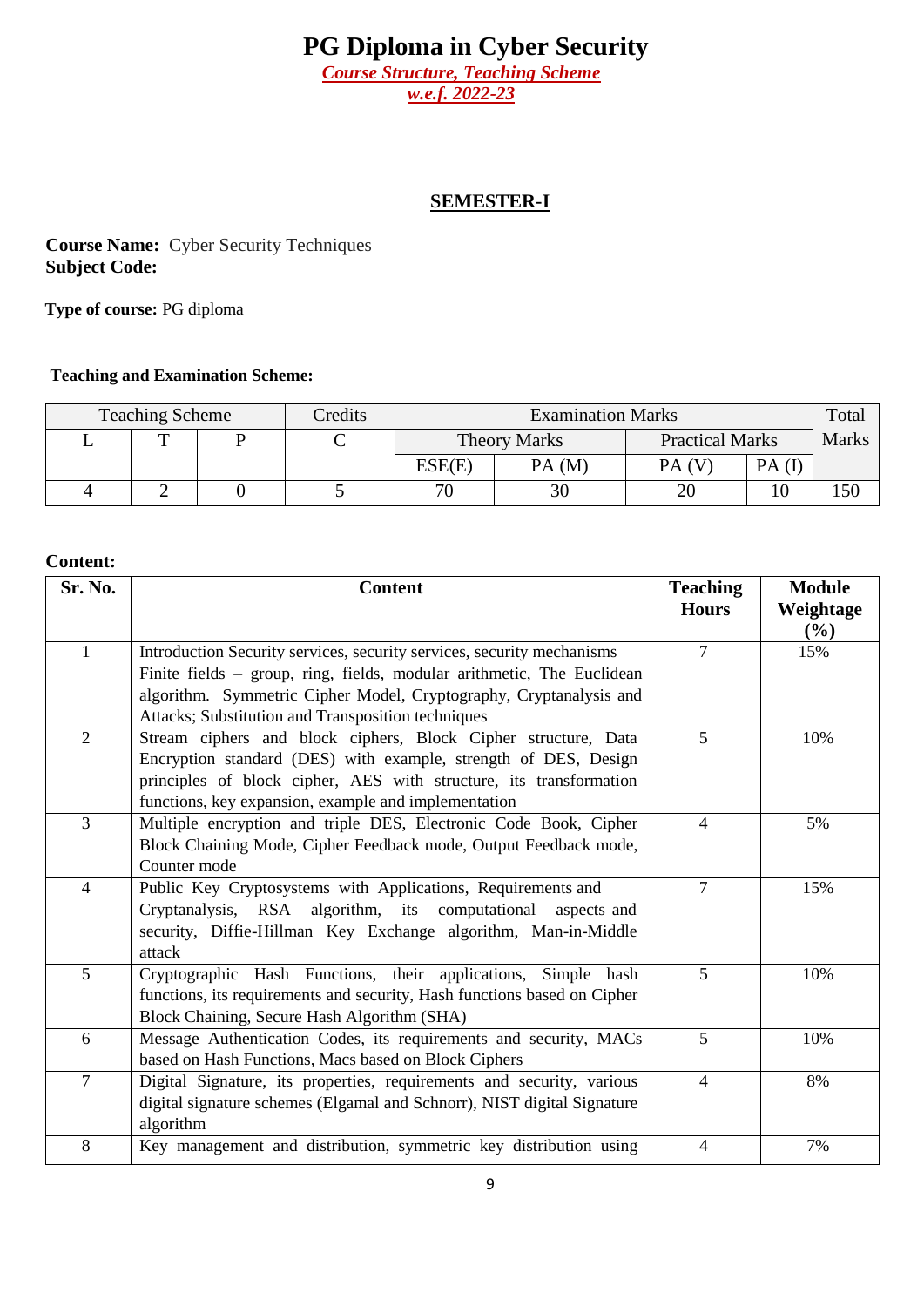|    | symmetric and asymmetric encryptions, distribution of public keys,   |     |
|----|----------------------------------------------------------------------|-----|
|    | X.509 certificates, Public key infrastructure                        |     |
|    | Remote user authentication with symmetric and asymmetric encryption, | 5%  |
|    | <b>Kerberos</b>                                                      |     |
| 10 | Web Security threats and approaches, SSL architecture and protocol,  | 10% |
|    | Transport layer security, HTTPS and SSH                              |     |

#### **Reference Books:**

- 1. Cryptography And Network Security, Principles And Practice Sixth Edition, William Stallings, Pearson
- 2. Information Security Principles and Practice By Mark Stamp, Willy India Edition
- 3. Cryptography & Network Security, Forouzan, Mukhopadhyay, McGrawHill
- 4. Cryptography and Network Security Atul Kahate, TMH
- 5. Cryptography and Security, C K Shyamala, N Harini, T R Padmanabhan, Wiley-India
- 6. Information Systems Security, Godbole, Wiley-India
- 7. Information Security Principles and Practice, Deven Shah, Wiley-India
- 8. Security in Computing by Pfleeger and Pfleeger, PHI
- 9. Build Your Own Security Lab : A Field Guide for network testing, Michael Gregg, Wiley India

#### **Course Outcome:**

Students will be able to

| Sr. No. | CO statement                                                                                                                                                                                                                                                                                                                           |
|---------|----------------------------------------------------------------------------------------------------------------------------------------------------------------------------------------------------------------------------------------------------------------------------------------------------------------------------------------|
| $CO-1$  | Define terms related to cryptography, hashing, message authentication code, digital signature.                                                                                                                                                                                                                                         |
| $CO-2$  | Describe and discuss symmetric key cryptography algorithms, public key cryptography algorithms,<br>hashing algorithms, Message authentication code generation algorithms, digital signature<br>algorithms, key generation and key management, issues in web security and solution, issues in<br>Transport layer security and solution. |
| $CO-3$  | Demonstrate the generation of keys and execution of symmetric and public key algorithms from<br>given data.                                                                                                                                                                                                                            |
| $CO-4$  | Implement cryptography solution for given security problem by identifying strength and weaknesses<br>of algorithms based on cryptanalytic and brute force attack                                                                                                                                                                       |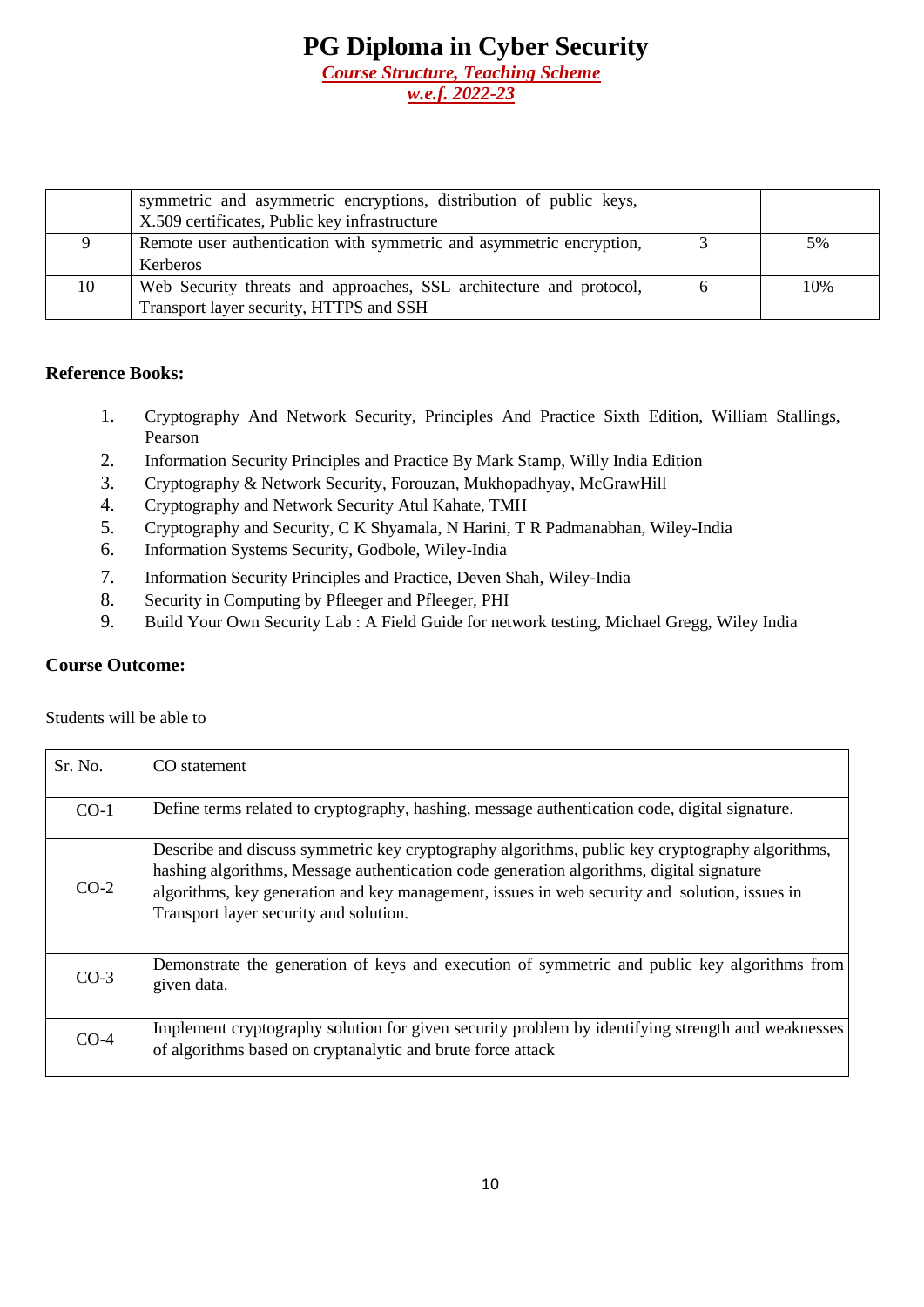*Course Structure, Teaching Scheme w.e.f. 2022-23*

#### **SEMESTER-I**

**Course Name:** Computational Number Theory and Cryptography **Subject Code:** 

**Type of course:** PG diploma

**Prerequisite:** Basic knowledge of Computer Networks and Basic mathematics

**Rationale:** The course focuses on mathematical foundation. It highlights the basics of number theory like, GCD, Divisibility, Prime number etc. This course includes algebraic structure for Groups, Discrete logarithms and Classification. Probability theory is important to understand the concept of probability and conditional probability. Coding theory is important for liner code, hamming code and syndrome decoding. Pseudorandom number is used for Next bit predictor and Blum-Blum-Shub Generator. All mathematical concepts are highly important for the mathematical foundation and calculation of Cyber Security.

#### **Teaching and Examination Scheme:**

| <b>Teaching Scheme</b> | Credits | <b>Examination Marks</b> |       |                        | Total |       |
|------------------------|---------|--------------------------|-------|------------------------|-------|-------|
| m                      | ◡       | <b>Theory Marks</b>      |       | <b>Practical Marks</b> |       | Marks |
|                        |         | ESE(E)                   | PA(M) | PA(V)                  | PA(I) |       |
|                        |         | 70                       | 30    |                        | 10    | 150   |

| Sr. No.        | <b>Content</b>                                                       | <b>Teaching</b><br><b>Hours</b> | <b>Module</b><br>Weightage<br>(%) |
|----------------|----------------------------------------------------------------------|---------------------------------|-----------------------------------|
|                | <b>Introduction to Number Theory</b>                                 |                                 |                                   |
|                | Introduction-Divisibility - Greatest common divisor – Primes- Prime  |                                 |                                   |
|                | numbers – Cardinality of Primes, Fundamental theorem of arithmetic - |                                 |                                   |
|                | Mersenne primes - Fermat numbers, Fermat's and Euler's Theorem,      | 10                              | 20                                |
|                | Testing for Primality, Factorization, The Chinese Reminder Theorem,  |                                 |                                   |
|                | Quadratic Congruence, Exponentiation and Logarithms, Discrete        |                                 |                                   |
|                | Logarithms                                                           |                                 |                                   |
| $\overline{2}$ | <b>Pseudorandom Number Generation and Stream Ciphers</b>             |                                 |                                   |
|                | Principles of Pseudorandom Number Generation, Principles of          | 08                              |                                   |
|                | Pseudorandom Number Generation using a Block Cipher,                 |                                 | 15                                |
|                | Stream Ciphers, RC4, True Random Number Generators                   |                                 |                                   |
| $\overline{3}$ | <b>Discrete Mathematics for Cryptography</b>                         |                                 |                                   |
|                | Cryptography and Modular Arithmetic, Inverses & GCDs, The RSA        | 05                              | 10                                |
|                | Cryptosystems, Mathematical Induction, Recursion, Recurrences and    |                                 |                                   |
|                | Induction, Recurrences and Selection                                 |                                 |                                   |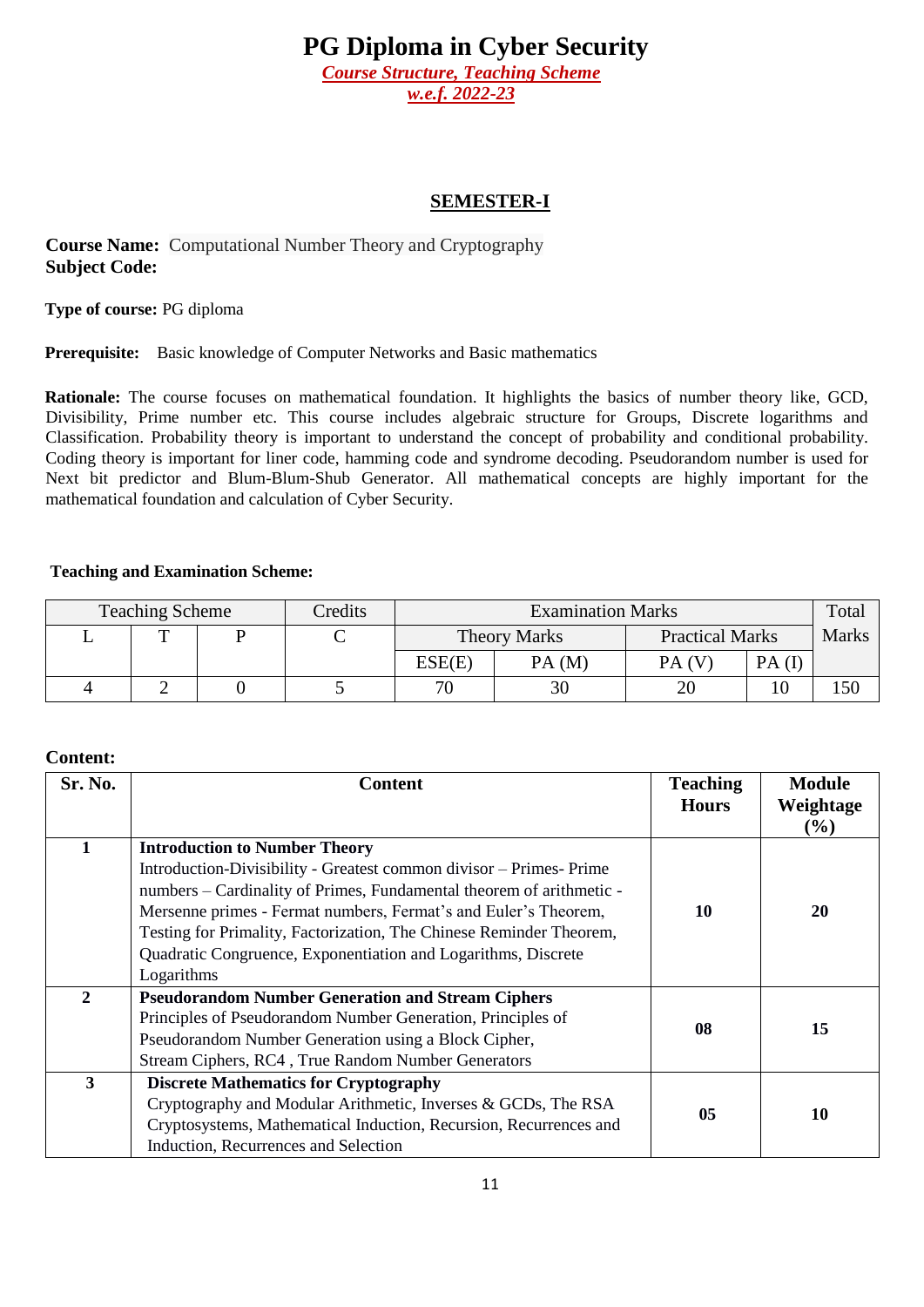| 4 | <b>Coding Theory</b><br>Introduction - Basic concepts: codes, minimum distance, equivalence of<br>codes, Linear codes - Generator matrices and parity-check matrices -<br>Syndrome decoding – Hamming codes - Hadamard Code - Goppa codes                                                                                                     | 08 | 15 |
|---|-----------------------------------------------------------------------------------------------------------------------------------------------------------------------------------------------------------------------------------------------------------------------------------------------------------------------------------------------|----|----|
| 5 | <b>Cryptographic Hash Functions</b><br>Application of Cryptographic Hash Functions, Two Simple Hash<br>Functions, Requirements and Security, Hash Functions Based on Cipher<br>Block Chaining, Secure Hash Functions (SHA), SHA-512                                                                                                           | 05 | 10 |
| 6 | <b>Probability Theory</b><br>Introduction - Concepts of Probability - Conditional Probability -<br>Baye's Theorem - Random Variables – discrete and continuous- central<br>Limit Theorem-Stochastic Process- Markov Chain.                                                                                                                    | 07 | 15 |
| 7 | <b>Algebraic Structures and Finite Fields</b><br>Groups – Cyclic groups, Co sets, Modulo groups - Primitive roots –<br>Discrete logarithms The Euclidean Algorithm, Modular Arithmetic,<br>Algebraic Structures-Groups, Rings and Fields, Future Fields of the<br>Form<br>$GF(2)$ , Polynomial Arithmetic, Finite Fields of the Form $GF(2n)$ | 07 | 15 |

#### **Reference Books:**

- 1. Sheldon M Ross, "Introduction to Probability Models", Academic Press, 2003.
- 2. Joseph A. Gallian, ''Contemporary Abstract Algebra', Narosa, 1998.
- 3. Cryptography and Network Security by William Stallings 5<sup>th</sup> Edition Pearson Education
- 4. Ivan Niven, Herbert S. Zuckerman, and Hugh L. Montgomery, 'An introduction to the theory of numbers', John Wiley and Sons 2004.
- 5. C.L. Liu, 'Elements of Discrete mathematics', McGraw Hill, 2008.
- 6. Cryptography and Network Security by Behrouz A. Forouzan TMH Publication

#### **Course Outcome:**

After learning the course the students should be able to:

- 1. To learn about Number theory including Divisibility, Greatest common divisor and Prime numbers.
- 2. To understand and apply Euclidean algorithm, Fermat's theorem and Euler's theorem.
- 3. To calculate probability for discrete random variables and continuous random variables.
- 4. To apply the concept of Coding.
- 5. To use Pseudorandom number generation for Next Bit Predictors and Blum-Blum-Shub Generator.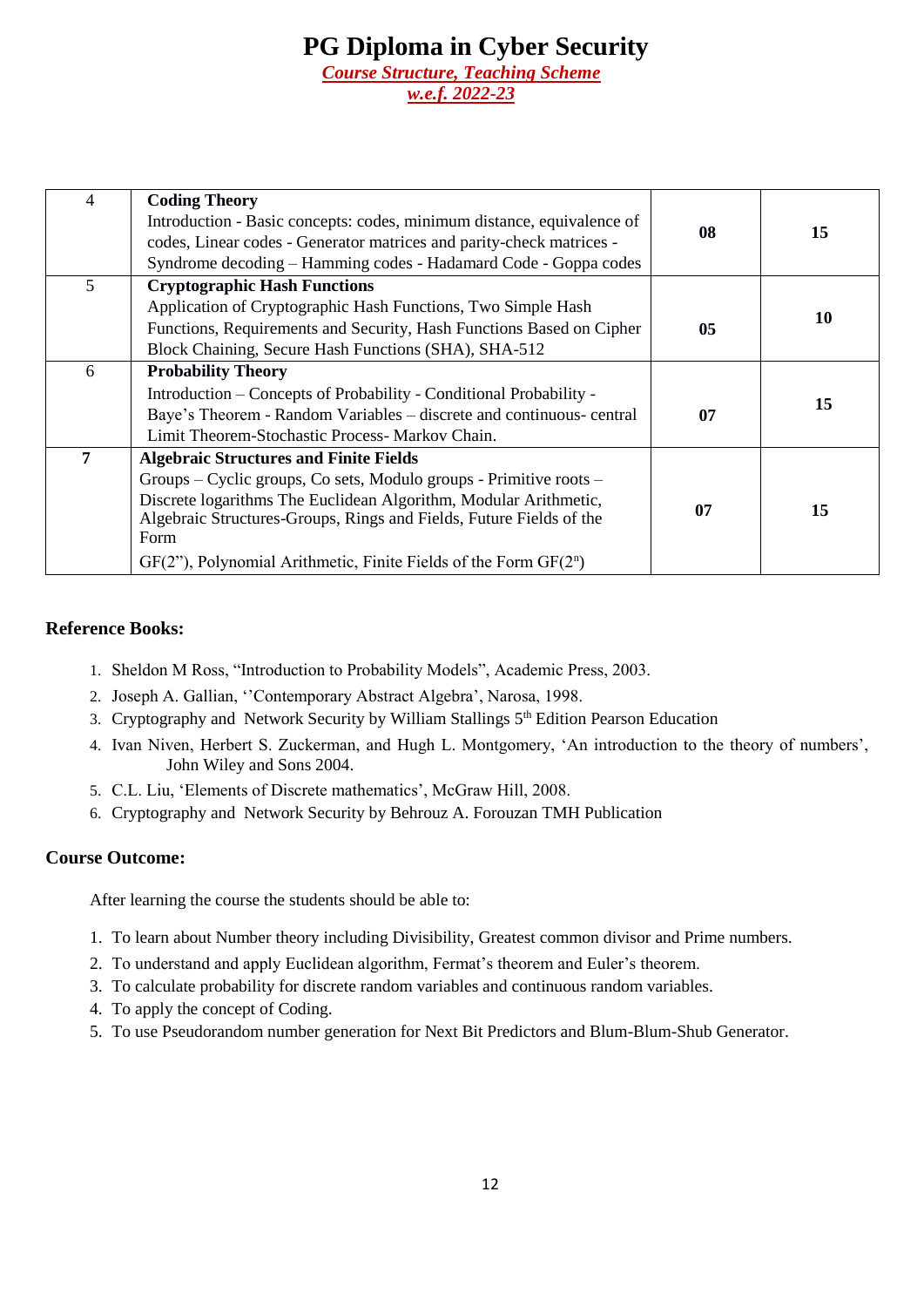*Course Structure, Teaching Scheme w.e.f. 2022-23*

#### **SEMESTER-II**

#### **Course Name: Artificial Intelligence in Cyber Security Subject Code:**

#### **Teaching and Examination Scheme:**

| <b>Teaching Scheme</b> | Credits | <b>Examination Marks</b> |       |                        | Total |              |
|------------------------|---------|--------------------------|-------|------------------------|-------|--------------|
| m                      |         | <b>Theory Marks</b>      |       | <b>Practical Marks</b> |       | <b>Marks</b> |
|                        |         | ESE(E)                   | PA(M) | PA(V)                  | PA(I) |              |
|                        |         | 70                       | 30    |                        | 20    | .50          |

#### **Content:**

| Sr. No. | <b>Content</b>                                                       | <b>Teaching</b> | <b>Module</b> |
|---------|----------------------------------------------------------------------|-----------------|---------------|
|         |                                                                      | <b>Hours</b>    | Weightage     |
|         |                                                                      |                 | $(\%)$        |
| 1.      | Unit 1: Artificial Intelligence Core Concepts and Tools              | 6               | 25            |
|         | Evolution of AI: from expert systems to data mining, Types of        |                 |               |
|         | machine learning, Algorithm training and optimization, AI in the     |                 |               |
|         | context of cyber security, Setting up AI for cyber security arsenal, |                 |               |
|         | Python for AI and cyber security                                     |                 |               |
| 2.      | Unit 2: Detecting Cyber Security Threats with AI Detecting spam      | 10              | 25            |
|         | with perceptron, Spam detection with SVMs, Phishing detection        |                 |               |
|         | with logistic regression and decision trees, Spam detection with     |                 |               |
|         | Naïve Bayes, Malware analysis at glance, Decision tree malware       |                 |               |
|         | detectors, detecting metamorphic malware with HMMs, Advanced         |                 |               |
|         | malware detection with deep learning, Network Anomaly detection      |                 |               |
|         | techniques, Network attack classification, Detecting botnet          |                 |               |
|         | topology, Different ML algorithms for botnet detection               |                 |               |
| 3.      | Unit 3: Protecting Sensitive Information and Assets Authentication   | 10              | 25            |
|         | abuse prevention, account reputation scoring, User authentication    |                 |               |
|         | with keystroke recognition, Biometric authentication with facial     |                 |               |
|         | recognition, introducing fraud detection algorithm, Predictive       |                 |               |
|         | analytics for credit card fraud detection, Evaluating the quality of |                 |               |
|         | predictions                                                          |                 |               |
| 4.      | Unit 4: Evaluating and Testing AI Arsenal                            | 10              | 25            |
|         | Best practising for featuring engineering, evaluating a detector's   |                 |               |
|         | performance with ROC, using cross-validation for algorithms,         |                 |               |
|         | Evading ML detectors, Challenging<br>ML anomaly detection,           |                 |               |
|         | Testing for data and model quality, Ensuring securing and            |                 |               |
|         | reliability                                                          |                 |               |

**Reference Books:**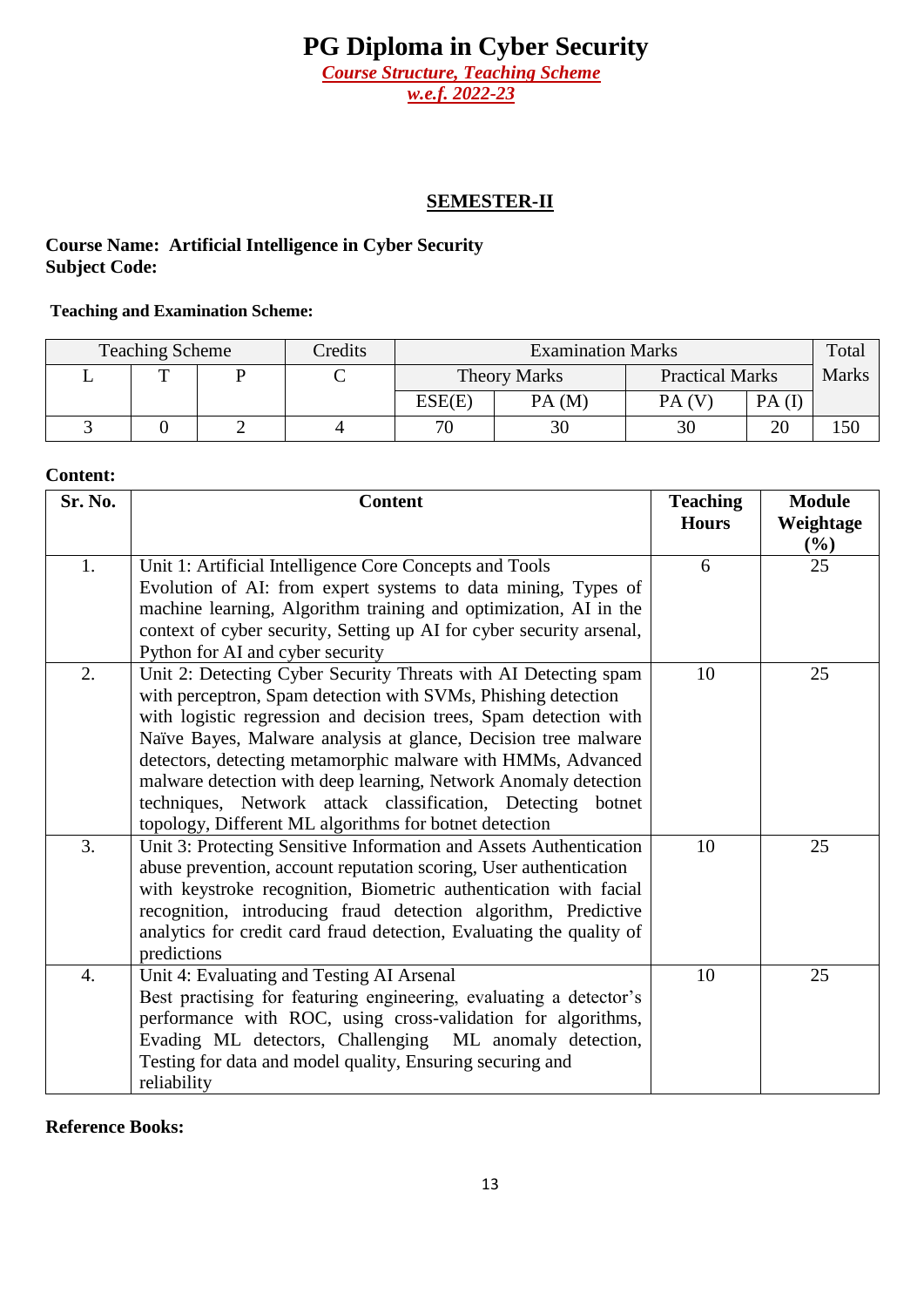- 1. Hands-On Artificial Intelligence for Cybersecurity by Alessandro Parisi Packt Publishing
- 2. AI in Cybersecurity by Leslie F. Sikos Springer International Publishing

| Sr. no. | <b>Course Outcomes</b>                                                                                             |
|---------|--------------------------------------------------------------------------------------------------------------------|
| 1.      | Understand the core concepts and practical aspects of artificial intelligence in the context<br>of cyber security. |
| 2.      | Apply the artificial intelligence-based methods for detecting cyber security threats.                              |
| 3.      | Apply the artificial intelligence-based methods for providing secure authentication<br>mechanisms.                 |
| 4.      | Analyse the artificial intelligence-based detection and prevention methods for cyber<br>security.                  |
| 5.      | Analyse the artificial intelligence-based detection and prevention methods for cyber<br>security.                  |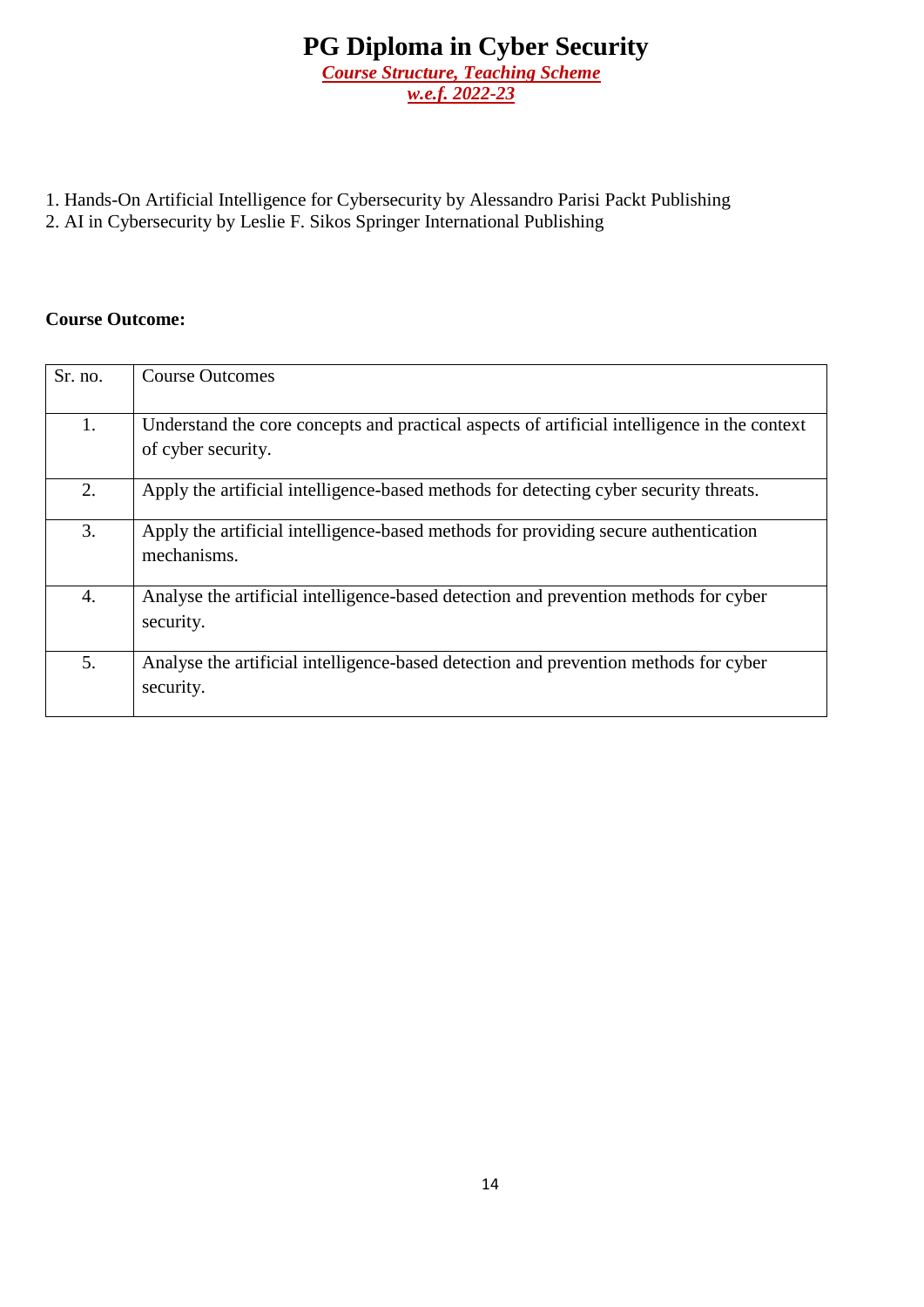*Course Structure, Teaching Scheme w.e.f. 2022-23*

### **SEMESTER-II**

### **Course Name:** Cloud Computing and Security **Subject Code:**

#### **Teaching and Examination Scheme:**

| <b>Teaching Scheme</b> | Credits | <b>Examination Marks</b> |       |                        | Total |              |
|------------------------|---------|--------------------------|-------|------------------------|-------|--------------|
|                        | ◡       | <b>Theory Marks</b>      |       | <b>Practical Marks</b> |       | <b>Marks</b> |
|                        |         | ESE(E)                   | PA(M) | PA(V)                  | PA(I) |              |
|                        |         | 70                       | 30    | 30                     | 20    | 150          |

| Sr. No.        | <b>Content</b>                                                                                                                                                                                                                                                                                                                                                                                                                                                                                                                                                                                                                            | <b>Teaching</b><br><b>Hours</b> | <b>Module</b>    |
|----------------|-------------------------------------------------------------------------------------------------------------------------------------------------------------------------------------------------------------------------------------------------------------------------------------------------------------------------------------------------------------------------------------------------------------------------------------------------------------------------------------------------------------------------------------------------------------------------------------------------------------------------------------------|---------------------------------|------------------|
|                |                                                                                                                                                                                                                                                                                                                                                                                                                                                                                                                                                                                                                                           |                                 | Weightage<br>(%) |
| 1.             | <b>Introduction to Cloud Computing:</b>                                                                                                                                                                                                                                                                                                                                                                                                                                                                                                                                                                                                   | 5                               | 15%              |
|                | The Evolution of Cloud Computing, What is Cloud computing?, SPI                                                                                                                                                                                                                                                                                                                                                                                                                                                                                                                                                                           |                                 |                  |
|                | framework of Cloud Computing, Traditional Software Model, Cloud                                                                                                                                                                                                                                                                                                                                                                                                                                                                                                                                                                           |                                 |                  |
|                | Service Delivery model, Cloud Deployment Models, Key Drivers to                                                                                                                                                                                                                                                                                                                                                                                                                                                                                                                                                                           |                                 |                  |
|                | Adopting the Cloud, The Impact of Cloud Computing on Users,                                                                                                                                                                                                                                                                                                                                                                                                                                                                                                                                                                               |                                 |                  |
|                | Governance in the Cloud, Barriers to Cloud Computing                                                                                                                                                                                                                                                                                                                                                                                                                                                                                                                                                                                      |                                 |                  |
|                | Adoption in the Enterprise.                                                                                                                                                                                                                                                                                                                                                                                                                                                                                                                                                                                                               |                                 |                  |
| 2.             | Security Fundamentals and Risk Issues in the Cloud: Cloud                                                                                                                                                                                                                                                                                                                                                                                                                                                                                                                                                                                 | 5                               | 15%              |
|                | Information Security Objectives, Cloud Security Services, Cloud                                                                                                                                                                                                                                                                                                                                                                                                                                                                                                                                                                           |                                 |                  |
|                | Security Design Principles, Secure Cloud Software Requirements,                                                                                                                                                                                                                                                                                                                                                                                                                                                                                                                                                                           |                                 |                  |
|                | Security Policy Implementation and decomposition, Cloud                                                                                                                                                                                                                                                                                                                                                                                                                                                                                                                                                                                   |                                 |                  |
|                | <b>Business Continuity/Disaster Recovery,</b><br>Computing and<br><b>CIA</b>                                                                                                                                                                                                                                                                                                                                                                                                                                                                                                                                                              |                                 |                  |
|                | triad, Privacy and compliance risk.                                                                                                                                                                                                                                                                                                                                                                                                                                                                                                                                                                                                       |                                 |                  |
|                |                                                                                                                                                                                                                                                                                                                                                                                                                                                                                                                                                                                                                                           | 6                               | 15%              |
|                |                                                                                                                                                                                                                                                                                                                                                                                                                                                                                                                                                                                                                                           |                                 |                  |
|                |                                                                                                                                                                                                                                                                                                                                                                                                                                                                                                                                                                                                                                           |                                 |                  |
|                |                                                                                                                                                                                                                                                                                                                                                                                                                                                                                                                                                                                                                                           |                                 |                  |
|                |                                                                                                                                                                                                                                                                                                                                                                                                                                                                                                                                                                                                                                           |                                 |                  |
|                |                                                                                                                                                                                                                                                                                                                                                                                                                                                                                                                                                                                                                                           |                                 |                  |
|                |                                                                                                                                                                                                                                                                                                                                                                                                                                                                                                                                                                                                                                           |                                 |                  |
|                |                                                                                                                                                                                                                                                                                                                                                                                                                                                                                                                                                                                                                                           |                                 |                  |
|                |                                                                                                                                                                                                                                                                                                                                                                                                                                                                                                                                                                                                                                           |                                 |                  |
|                |                                                                                                                                                                                                                                                                                                                                                                                                                                                                                                                                                                                                                                           |                                 |                  |
|                |                                                                                                                                                                                                                                                                                                                                                                                                                                                                                                                                                                                                                                           |                                 |                  |
| 3.<br>4.<br>5. | <b>Infrastructure Security:</b><br>Infrastructure Security: The Network Level, Infrastructure<br>Security: The Host Level, Infrastructure<br>The<br>Security:<br><b>Application Level</b><br><b>Data Security and Storage:</b><br>Aspects of Data Security, Data Security Mitigation, Provider<br>Data and Its Security<br><b>Identity and Access Management:</b><br>Trust Boundaries and IAM, Why IAM?, IAM Challenges, IAM<br>Definitions, IAM Architecture and Practice, Getting Ready for the<br>Cloud, Relevant IAM Standards and Protocols for Cloud Services,<br>IAM Practices in the Cloud. Cloud Authorization Management, Cloud | $\overline{4}$<br>10            | 10%<br>25%       |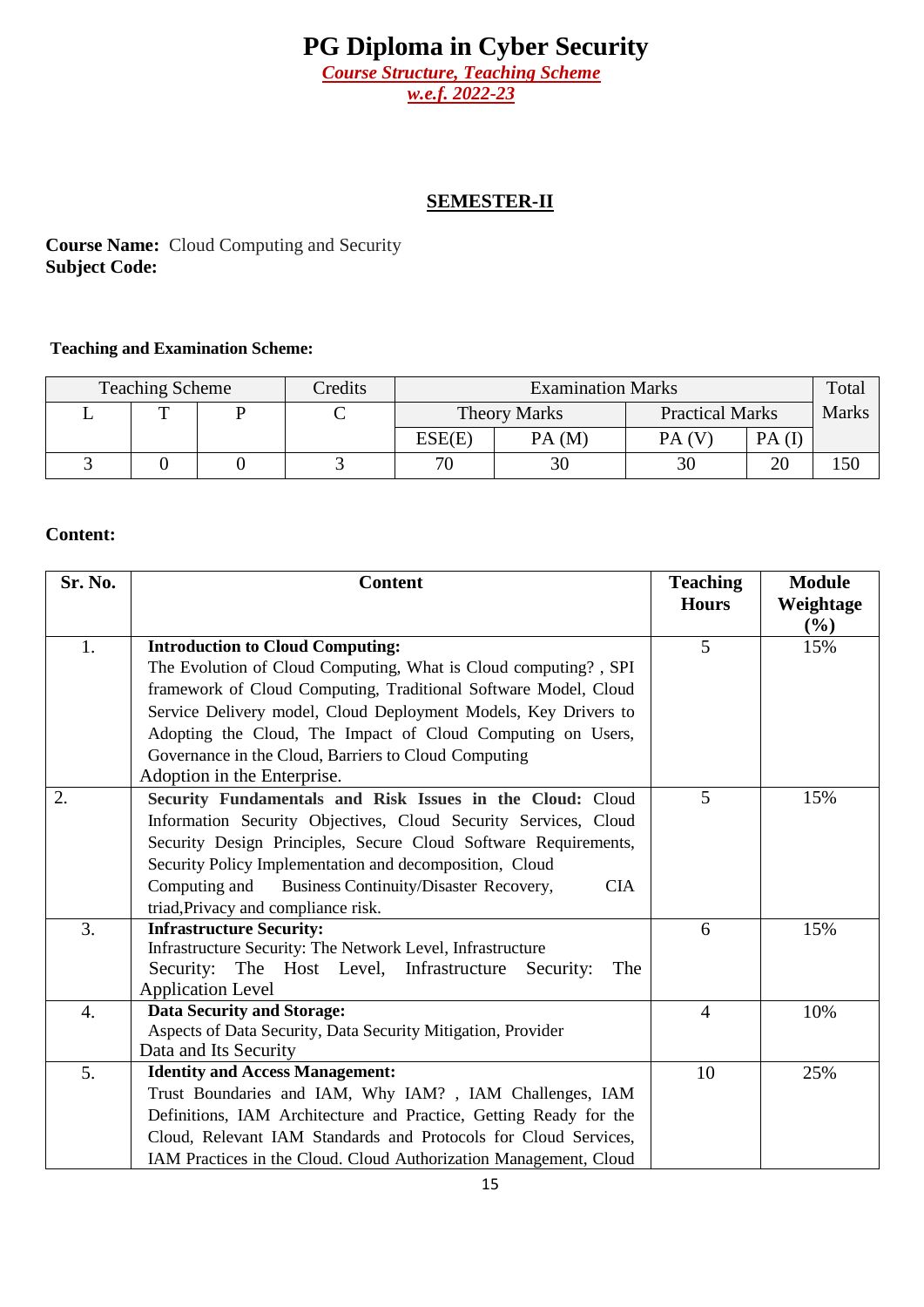|   | Service Provider IAM                                             |     |
|---|------------------------------------------------------------------|-----|
|   | Practice                                                         |     |
| 6 | <b>Security Management in the Cloud:</b>                         | 20% |
|   | Security Management Standards, Security Management in the Cloud, |     |
|   | Availability Management, SaaS Availability Management, PaaS      |     |
|   | Availability Management, IaaS                                    |     |
|   | Availability Management, Access Control, Security Vulnerability, |     |
|   | Patch, and Configuration Management                              |     |

#### **Reference Books:**

- 1. Tim Mather, Subra Kumaraswamy, and Shahed Latif, Cloud Security and Privacy, O'Reilly.
- 2. Raghu Yeluri and Enrique Castro-Leon, Building the Infrastructure for Cloud Security A Solutions view, Apress open.
- 3. Ronald L. Krutz and Russell Dean Vines, Cloud Security A Comprehensive Guide to Secure Cloud Computing, Wiley

#### **Course Outcome:**

After successful completion of the course, student will be able to

- 1. Evaluate the various layers of cloud infrastructure
- 2. Integrate encryption and identity management services in a cloud environment
- 3. Perform vulnerability assessments in a cloud environment
- 4. Develop a cloud disaster recovery and business continuity plan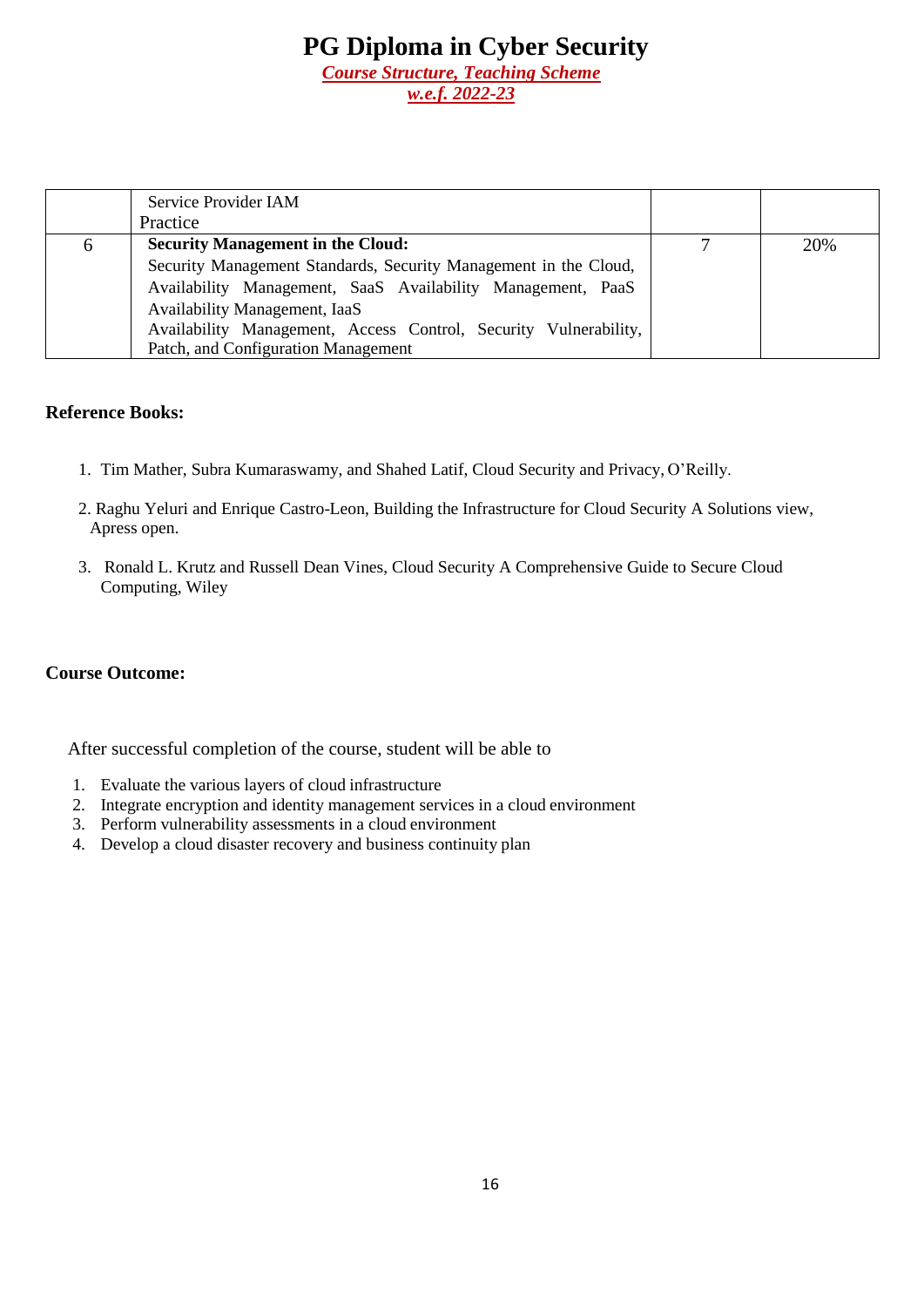*Course Structure, Teaching Scheme w.e.f. 2022-23*

#### **SEMESTER-II**

#### **Course Name: Advanced Cryptography Subject Code:**

#### **Teaching and Examination Scheme:**

| <b>Teaching Scheme</b> | Credits | <b>Examination Marks</b> |       |                        | Total |              |
|------------------------|---------|--------------------------|-------|------------------------|-------|--------------|
|                        |         | <b>Theory Marks</b>      |       | <b>Practical Marks</b> |       | <b>Marks</b> |
|                        |         | ESE(E)                   | PA(M) | PA(V)                  | PA(I) |              |
|                        |         | 70                       | 30    | 20                     | 30    | 150          |

| Sr. No.          | <b>Content</b>                                                                           | <b>Teaching</b><br><b>Hours</b> | <b>Module</b><br>Weightage |
|------------------|------------------------------------------------------------------------------------------|---------------------------------|----------------------------|
|                  |                                                                                          |                                 | $(\%)$                     |
| 1.               | UNIT-I: Introduction to Key Management and Distribution                                  | 08                              | 20                         |
|                  | Symmetric Key Distribution Using Symmetric Encryption,                                   |                                 |                            |
|                  | Symmetric Key Distribution Using Asymmetric Encryption,                                  |                                 |                            |
|                  | Distribution of Public Keys.                                                             |                                 |                            |
| 2.               | UNIT-II: User Authentication Remote User-Authentication                                  | 08                              | 20                         |
|                  | Principles, Remote User-Authentication Using Symmetric                                   |                                 |                            |
|                  | Encryption, Kerberos, Remote User Authentication Using                                   |                                 |                            |
|                  | Asymmetric Encryption, Federated Identity Management, Personal<br>Identity Verification. |                                 |                            |
| 3.               | UNIT-III: Cryptanalysis Classic techniques of cryptanalysis,                             | 06                              | 15                         |
|                  | Modern methods, Rainbow tables, The birthday paradox, Other                              |                                 |                            |
|                  | methods for breaching cryptography.                                                      |                                 |                            |
| $\overline{4}$ . | UNIT-IV: Cryptographic Backdoors General<br>concepts of                                  | 06                              | 15                         |
|                  | cryptographic backdoors, Specific examples of cryptographic                              |                                 |                            |
|                  | backdoors,<br>Prevalence<br>of<br>cryptographic<br>backdoors,                            |                                 |                            |
|                  | Countermeasures.                                                                         |                                 |                            |
| 5.               | UNIT-V: Steganography Steganography basics, The history of                               | 06                              | 15                         |
|                  | steganography, Modern methods and algorithms, Tools for                                  |                                 |                            |
|                  | steganography, Steganalysis, Distributed steganography.                                  |                                 |                            |
| 6                | UNIT-VI: The Future of Cryptography Cryptography and the                                 | 06                              | 15                         |
|                  | cloud, Homomorphic cryptography, The anatomy of ransomeware                              |                                 |                            |
|                  | attack, Modern Hardware<br>Design Practices,<br>Ouantum                                  |                                 |                            |
|                  | cryptography.                                                                            |                                 |                            |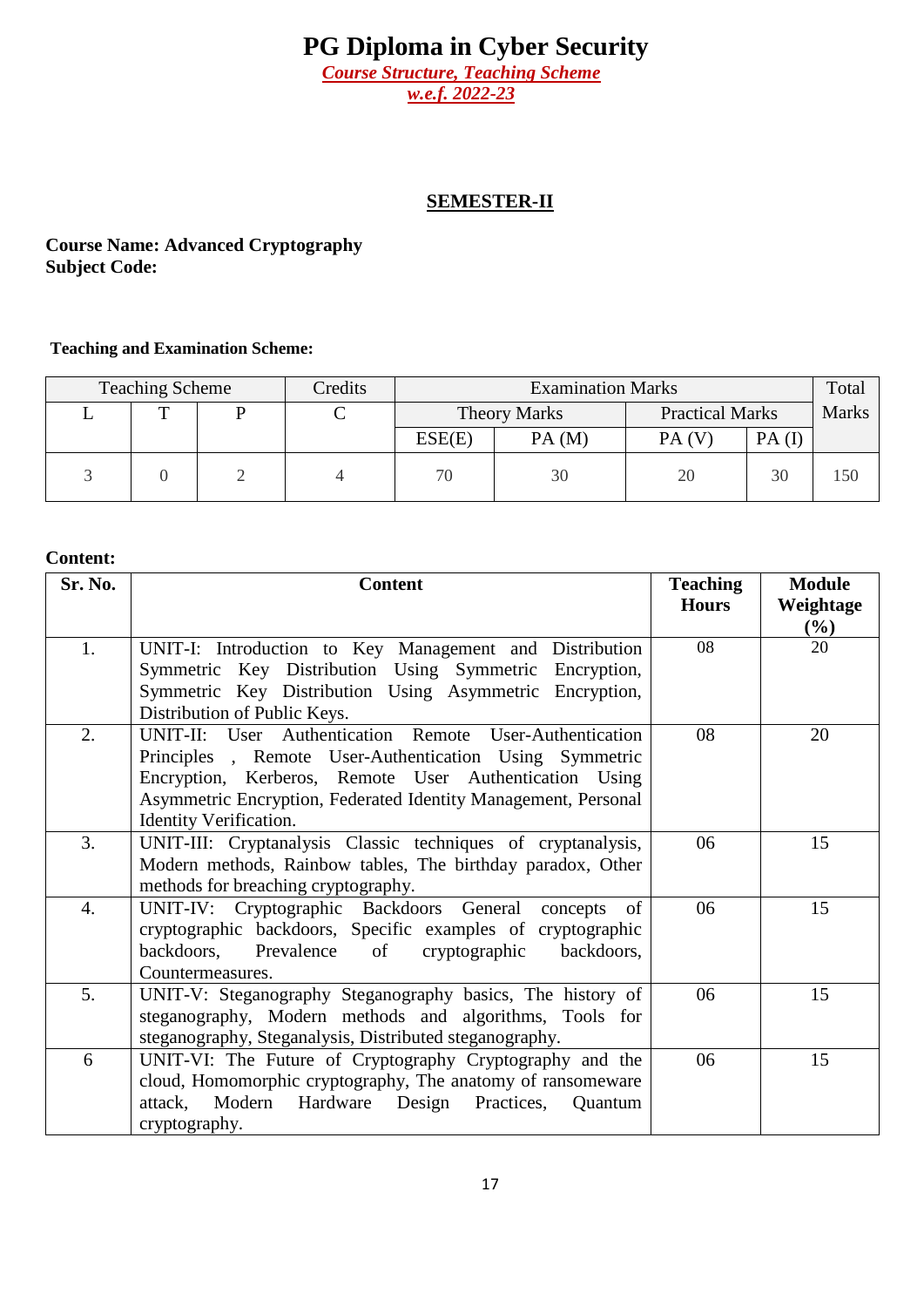#### **Reference Books:**

 1. Cryptography and Network Security, Principles and Practice Sixth Edition, William Stallings, Pearson

 2. Modern Cryptography: Applied Mathematics for Encryption and Information Security, Chuck Easttom, McGraw-Hill Education

3. Cryptography & Network Security, Forouzan, Mukhopadhyay, McGraw-Hill

4. Cryptography and Network Security Atul Kahate, TMH

5. Cryptography and Security, C K Shyamala, N Harini, T R Padmanabhan, Wiley-India

#### **Course Outcome:**

After completion of the Course, Students will be able to:

| N <sub>o</sub> | <b>Course Outcomes</b>                                                             |
|----------------|------------------------------------------------------------------------------------|
|                |                                                                                    |
| 01             | Understand the basic Key Management and distribution concepts with their various   |
|                | types.                                                                             |
| 02             | Differentiate between authentication using symmetric encryption and authentication |
|                | using asymmetric encryption.                                                       |
| 03             | Apply classic and modern techniques for cryptanalysis.                             |
| 04             | Analyze various cryptographic backdoors for their merits and demerits.             |
| 05             | Evaluate various algorithms and tools for steganography with their applications.   |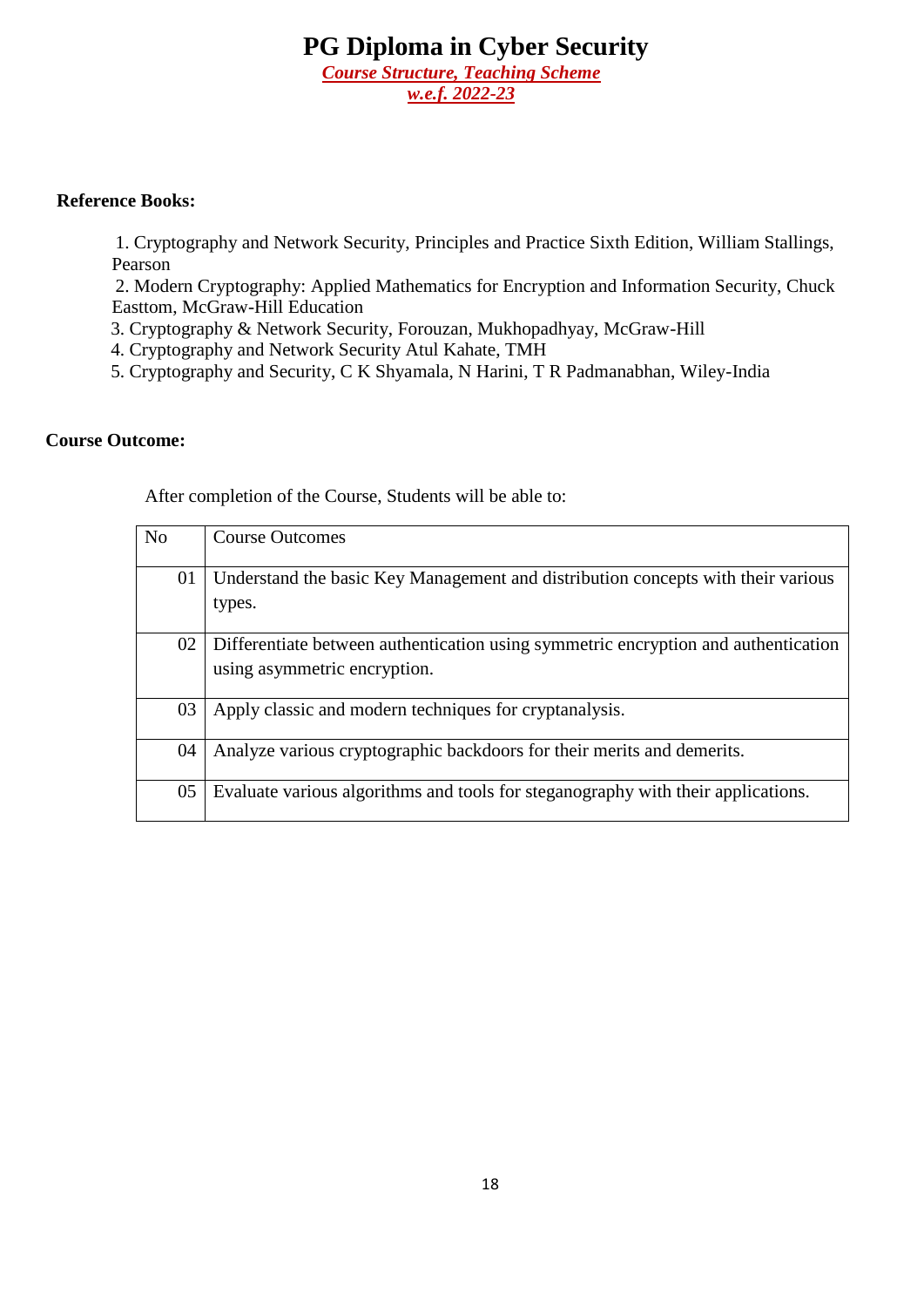*w.e.f. 2022-23*

### **SEMESTER-II**

'

### **Course Name: Ethical Hacking Practices Subject Code:**

#### **Teaching and Examination Scheme:**

| <b>Teaching Scheme</b> |  |  | Credits |                                               | <b>Examination Marks</b> |       |       | Total        |
|------------------------|--|--|---------|-----------------------------------------------|--------------------------|-------|-------|--------------|
|                        |  |  |         | <b>Practical Marks</b><br><b>Theory Marks</b> |                          |       |       | <b>Marks</b> |
|                        |  |  |         | ESE(E)                                        | PA(M)                    | PA(V) | PA(I) |              |
|                        |  |  |         | 70                                            | 30                       |       | 30    | 150          |

| Sr. No.        | <b>Content</b>                                                    | <b>Teaching</b><br><b>Hours</b> | <b>Module</b><br>Weightage |
|----------------|-------------------------------------------------------------------|---------------------------------|----------------------------|
|                |                                                                   |                                 | $(\%)$                     |
| 1.             | Unit-I: An Introduction to Ethical Hacking: Security Fundamental, | 02                              | 8                          |
|                | Security testing, Hacker and Cracker, Descriptions, Test Plans-   |                                 |                            |
|                | keeping It legal, MITRE ATT&CK framework.                         |                                 |                            |
| 2.             | Unit-II: The Technical Foundations of Hacking: The Attacker's     | 04                              | 12                         |
|                | Process, The Ethical Hacker's Process, Security and the Stack     |                                 |                            |
| 3.             | Unit-III: Footprinting and scanning: Information Gathering,       | 05                              | 15                         |
|                | Determining the Network Range, Identifying Active Machines,       |                                 |                            |
|                | Finding Open Ports and Access Points, OS Fingerprinting           |                                 |                            |
|                | Services, Mapping the Network Attack Surface                      |                                 |                            |
| 4.             | Unit-IV: Enumeration, System Hacking and Malware Threats:         | 05                              | 15                         |
|                | Enumeration, System Hacking, Viruses and Worms, Trojans,          |                                 |                            |
|                | Covert Communication, Keystroke Logging and Spyware,              |                                 |                            |
|                | <b>Malware Countermeasures</b>                                    |                                 |                            |
| 5.             | Unit-V: Web Server attacks and its Security Sniffers, Session     | 06                              | 20                         |
|                | Hijacking, Denial of Service, Distributed Denial of Service, Web  |                                 |                            |
|                | Server Hacking, Web Application Hacking, Database Hacking,        |                                 |                            |
|                | <b>Web Server Countermeasures</b>                                 |                                 |                            |
| 6              | Unit-IV: Network Security, Wireless Technologies, Mobile          | 06                              | 20                         |
|                | Security and Attacks Intrusion Detection Systems, Firewalls,      |                                 |                            |
|                | Honeypots, Wireless Technologies, Mobile Device Operation and     |                                 |                            |
|                | Security, Wireless LANs, Physical Security, Social Engineering    |                                 |                            |
| $\overline{7}$ | Unit-VII: Current Trends The latest technology attacks with AI    | 03                              | 10                         |
|                | and its countermeasures.                                          |                                 |                            |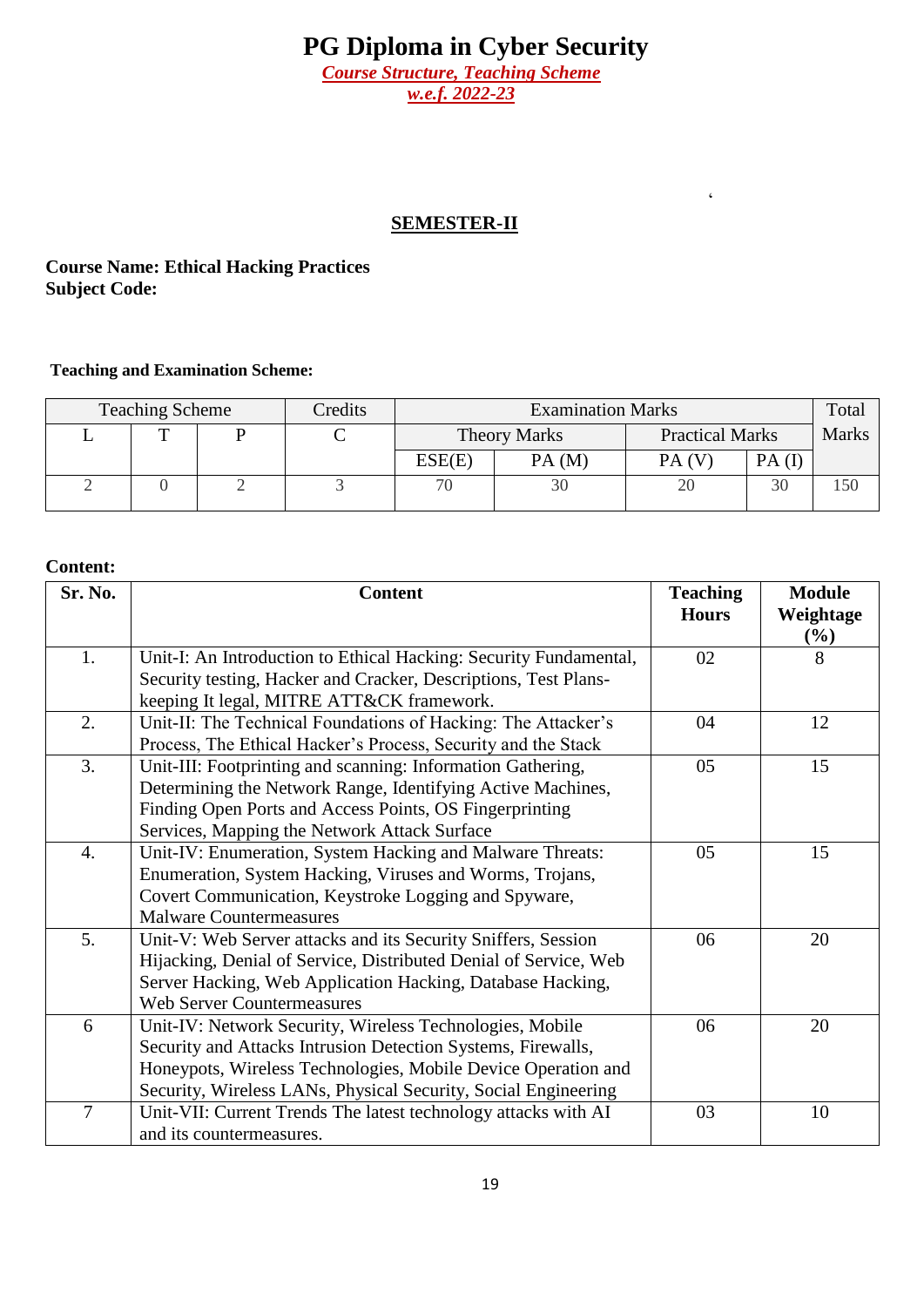#### **Reference Books:**

- 1. Certified Ethical Hacker, Version 9, Second Edition, Michael Gregg, Pearson IT Certification
- 2. Hacking the Hacker, Roger Grimes, Wiley
- 3. The Unofficial Guide to Ethical Hacking, Ankit Fadia, Premier Press

#### **Course Outcome:**

After completion of the Course, Students will be able to:

| N <sub>o</sub> | <b>Course Outcomes</b>                                                                                                     |
|----------------|----------------------------------------------------------------------------------------------------------------------------|
| 01             | To outline the Indicator of Compromise for the system.                                                                     |
| 02             | To develop the attack plan which covers planning, organize and performing penetration<br>testing on a simple network.      |
| 03             | Analyze different models $\&$ techniques for securing the systems.                                                         |
| 04             | Differentiate the tools to conduct ethical hacking as per the CEH modules.                                                 |
| 05             | Critiquing how the red team and blue team process in terms to compromise the system<br>and defending the system as per IOC |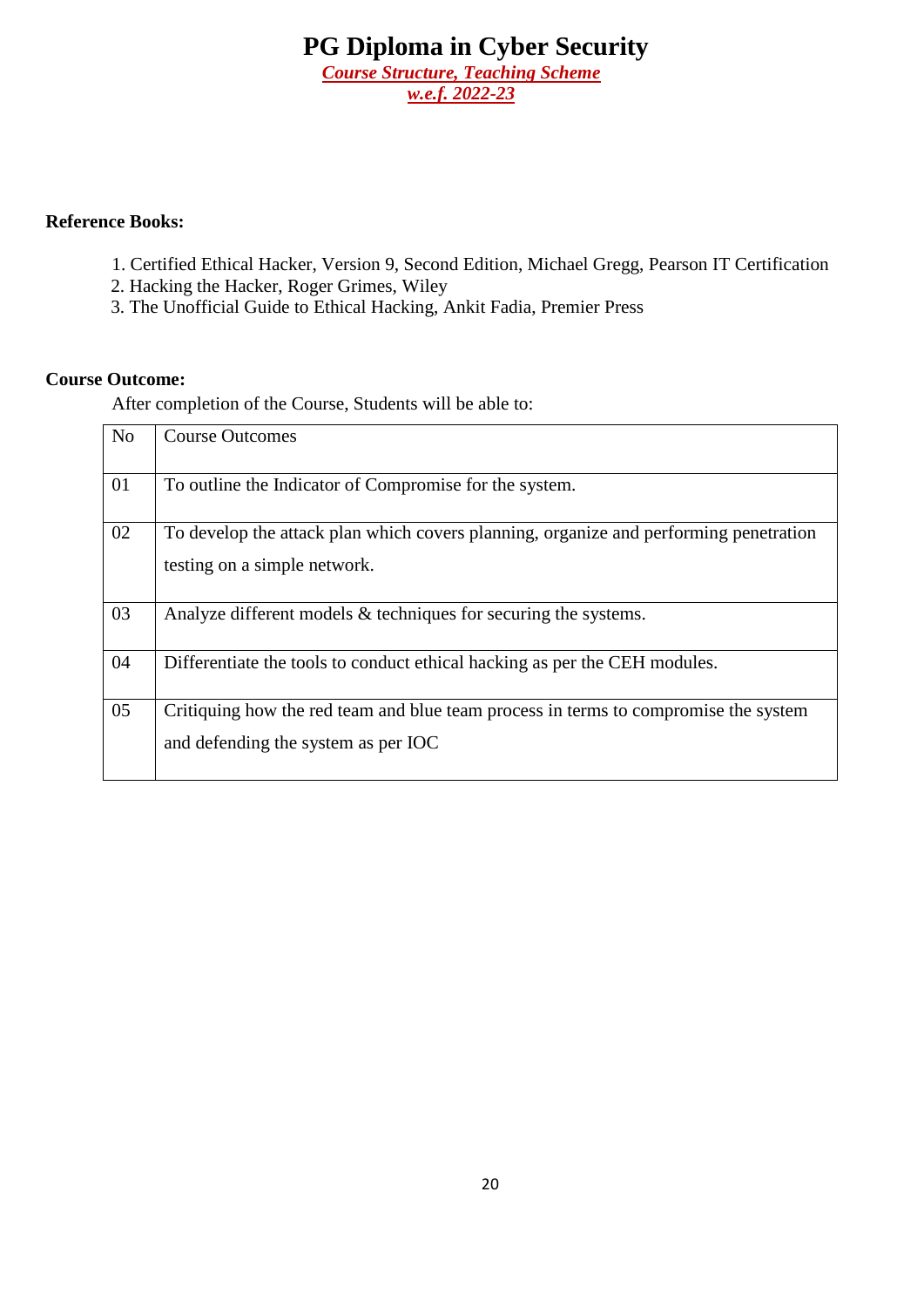*w.e.f. 2022-23*

## **SEMESTER-II**

#### **Course Name: Defensive Programming (Elective-I) Subject Code:**

#### **Teaching and Examination Scheme:**

| <b>Teaching Scheme</b> |   |  | Credits | <b>Examination Marks</b> |                     |                        |       | Total        |
|------------------------|---|--|---------|--------------------------|---------------------|------------------------|-------|--------------|
|                        | m |  | ◡       |                          | <b>Theory Marks</b> | <b>Practical Marks</b> |       | <b>Marks</b> |
|                        |   |  |         | ESE(E)                   | PA(M)               | PA(V)                  | PA(I) |              |
|                        |   |  |         | 70                       | 30                  | 30                     | 20    | 150          |

| Sr. No.        | <b>Content</b>                                                      | <b>Teaching</b><br><b>Hours</b> | <b>Module</b><br>Weightage |
|----------------|---------------------------------------------------------------------|---------------------------------|----------------------------|
| 1.             | UNIT 1: Introduction:                                               | 07                              | $(\%)$<br>19               |
|                |                                                                     |                                 |                            |
|                | A Penetration Test with Python, Setting Up Development              |                                 |                            |
|                | Environment, Python language basics                                 |                                 |                            |
| 2.             | UNIT 2: Secure Coding:                                              | 07                              | 19                         |
|                |                                                                     |                                 |                            |
|                | Secure Code Review, Methodology, Secure Code Review                 |                                 |                            |
|                | Technical Reference, Code Review Checklist, Threat Modeling         |                                 |                            |
|                | Examples, HTML5                                                     |                                 |                            |
| 3.             | <b>UNIT 3: Network Programming Basics:</b>                          | 03                              | 07                         |
|                | Networking: Basics of Networking, Networking and                    |                                 |                            |
|                | Multithreading Programming - sockets, Threads and processes,        |                                 |                            |
|                | <b>Chat Application</b>                                             |                                 |                            |
| 4.             | <b>UNIT 4: Penetration Testing:</b>                                 | 05                              | 12                         |
|                | Build port scanner, Build SSH botnet, FTP Scanner, Regular          |                                 |                            |
|                | Expression                                                          |                                 |                            |
| 5.             | UNIT 5: Forensic Investigation with Python:                         | 06                              | 16                         |
|                | Analysis of wireless access point in the Registry, Recover deleted  |                                 |                            |
|                | items in recycle bin, Parse PDF metadata, Investigating application |                                 |                            |
|                | artifacts with python                                               |                                 |                            |
| 6              | UNIT 6: Network Traffic Analysis with Python:                       | 04                              | 10                         |
|                | Introduction of PyGeoIP, Analyse LOIC traffic, Pentagon's           |                                 |                            |
|                | Dilemma, Intrusion Detection System using Scapy                     |                                 |                            |
| $\overline{7}$ | UNIT 7: Wireless mayhem with python:                                | 05                              | 12                         |
|                | Introduction of Wireless Security, Setting of Wireless attack       |                                 |                            |
|                | environment, Listen wireless secret, Firesheep Detection            |                                 |                            |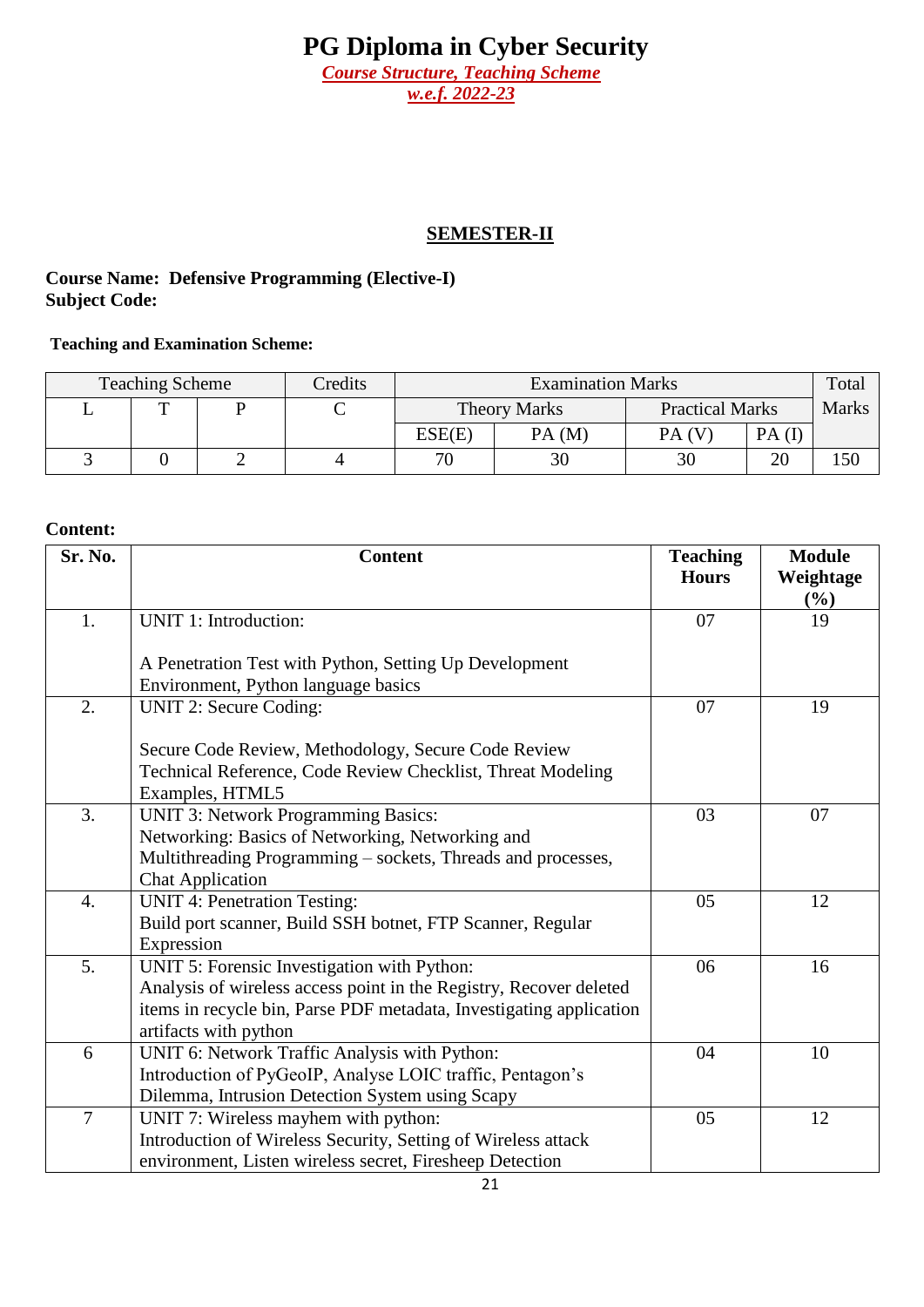| UNIT 8: Web recon with python:                              |  |
|-------------------------------------------------------------|--|
| Introduction of Social Engineering, Mass Social Engineering |  |

#### **Reference Books:**

#### Reference Book:

- 1. David Beazley and Brian K. Jones, Recipes for Mastering Python3 Cookbook, 3rd Edition, O'Reilly, 2013.
- 2. Mark Summerfield, Programming in Python 3, 2nd Edition, Pearson Education, 2010.
- 3. Violent Python A Cookbook for Hackers, Forensic Analysts, Penetration Testers and Security Engineer by TJ O'Connor
- 4. Penetration Testing: A Hands-On Introduction to Hacking 1st Edition by Georgia Weidman
- 5. Larry Conklin and Gary Robinson, OWASP Code Review Guide 2.0 by OWASP Foundation, 2017.

- 1. Understand the fundamentals of python programming and fundamentals of penetration testing methodology for web applications.
- 2. Execute the secure code review practice for defensive programming.
- 3. Implement web applications and web services using python programming.
- 4. Analyze the digital investigation process through hands-on exercises.
- 5. Detect the network intrusions through network traffic analysis and web recon with python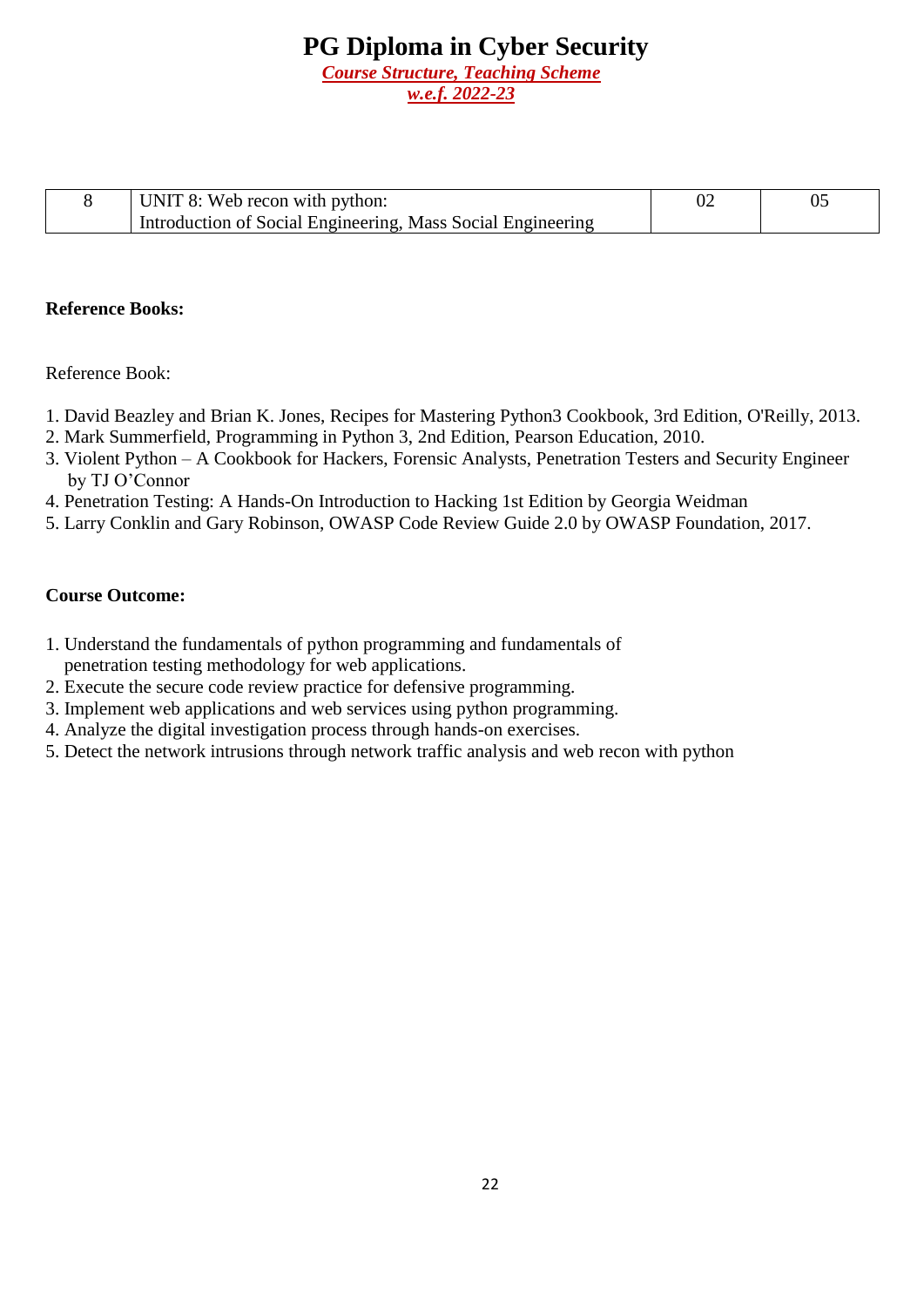*Course Structure, Teaching Scheme w.e.f. 2022-23*

#### **SEMESTER-II**

**Course Name: Operating System and Host Security (Elective-I) Subject Code:** 

#### **Teaching and Examination Scheme:**

| Credits<br><b>Teaching Scheme</b> |  |  |  | <b>Examination Marks</b> |                     |                        | Total |              |
|-----------------------------------|--|--|--|--------------------------|---------------------|------------------------|-------|--------------|
|                                   |  |  |  |                          | <b>Theory Marks</b> | <b>Practical Marks</b> |       | <b>Marks</b> |
|                                   |  |  |  | ESE(E)                   | PA(M)               | PA(V)                  | PA(I) |              |
|                                   |  |  |  | 70                       | 30                  |                        | 30    | 150          |

| Sr. No. | <b>Content</b>                                                                                                                           | <b>Teaching</b><br><b>Hours</b> | <b>Module</b><br>Weightage<br>(%) |
|---------|------------------------------------------------------------------------------------------------------------------------------------------|---------------------------------|-----------------------------------|
|         | <b>Part-I Operating System</b>                                                                                                           |                                 |                                   |
| 1.      | OS Processes, Synchronization, Memory Management, File<br><b>Systems</b>                                                                 | $\overline{2}$                  | 5                                 |
| 2.      | Trusted Operating Systems, Assurance in Trusted Operating<br>Systems, Virtualization Techniques.                                         | 3                               | 6                                 |
| 3.      | Secure operating systems, Security goals, Trust model, Threat<br>model                                                                   | $\overline{4}$                  | 9                                 |
| 4.      | Access Control Fundamentals - Protection system - Lampson's<br>Access Matrix, Mandatory protection systems, Reference monitor.           | $\overline{4}$                  | 9                                 |
| 5.      | Multics - Multics system, Multics security, Multics vulnerability<br>analysis                                                            | 3                               | 6                                 |
| 6.      | Security in Ordinary OS - Unix, Windows                                                                                                  | 3                               | 6                                 |
| 7.      | Verifiable security goals - Information flow, Denning's Lattice<br>model, Bell-Lapadula model, Biba integrity model, Covert<br>channels. | $\overline{4}$                  | 9                                 |
| 8.      | Security Kernels – Secure Communications processor, Securing<br><b>Commercial OS</b>                                                     | 3                               | 6                                 |
| 9.      | Secure Capability Systems - Fundamentals, Security, Challenges<br><b>Secure Virtual Machine Systems</b>                                  | 3                               | 6                                 |
| 10.     | Case study - Windows, Linux kernel, Android, DVL, Solaris<br><b>Trusted Extensions</b>                                                   | 4                               | 8                                 |
|         | <b>Part-I I Host Security</b>                                                                                                            |                                 |                                   |
| 1.      | Introduction of BIOS and identification of trusted platform                                                                              |                                 | $\overline{2}$                    |
| 2.      | <b>Techniques for Recording Platform State</b>                                                                                           |                                 | $\overline{2}$                    |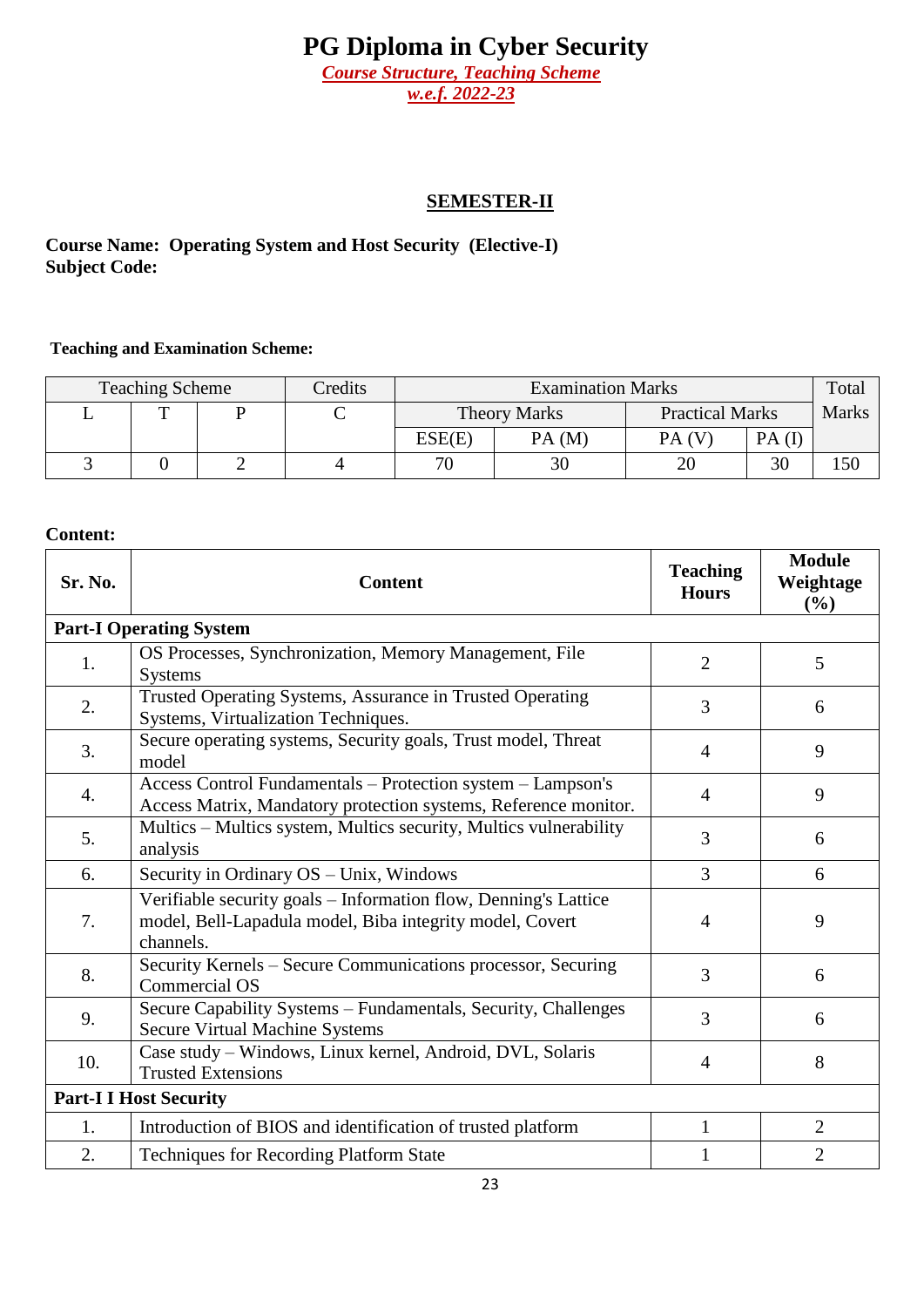|    | Can We Use Platform Information Locally?                                       |  |
|----|--------------------------------------------------------------------------------|--|
| 4. | Can We Use Platform Information Remotely?                                      |  |
|    | How Do We Make Sense of Platform State?                                        |  |
| 6. | <b>Roots of Trust</b>                                                          |  |
|    | Challenges in Bootstrapping Trust in Secure Hardware.                          |  |
| 8. | Validating the Process, Implementing Trust Bootstrapping: Open<br>Source Tools |  |
|    | Human Factors & Usability                                                      |  |

#### **Reference Books:**

- 1. Trent Jaeger, Operating System Security, Morgan & Claypool Publishers, 2008.
- 2. Bryan Parno, Jonathan M. McCune, Adrian Perrig, Bootstrapping Trust in Modern Computers, Springer Science & Business Media, 2011.
- 3. BRAGG, Network Security: The Complete Reference, McGraw Hill Professional, 2012.

- 1. Understand the concept of secure operating system
- 2. Learn to design a secure operating systems
- 3. Understand introductory concepts of BIOS UEFI/EFI boot process.
- 4. Understand the System Management Mode (SMM), chip-set architecture
- 5. Understand how the BIOS interacts with the Trusted Platform Module (TPM) and the measured boot process